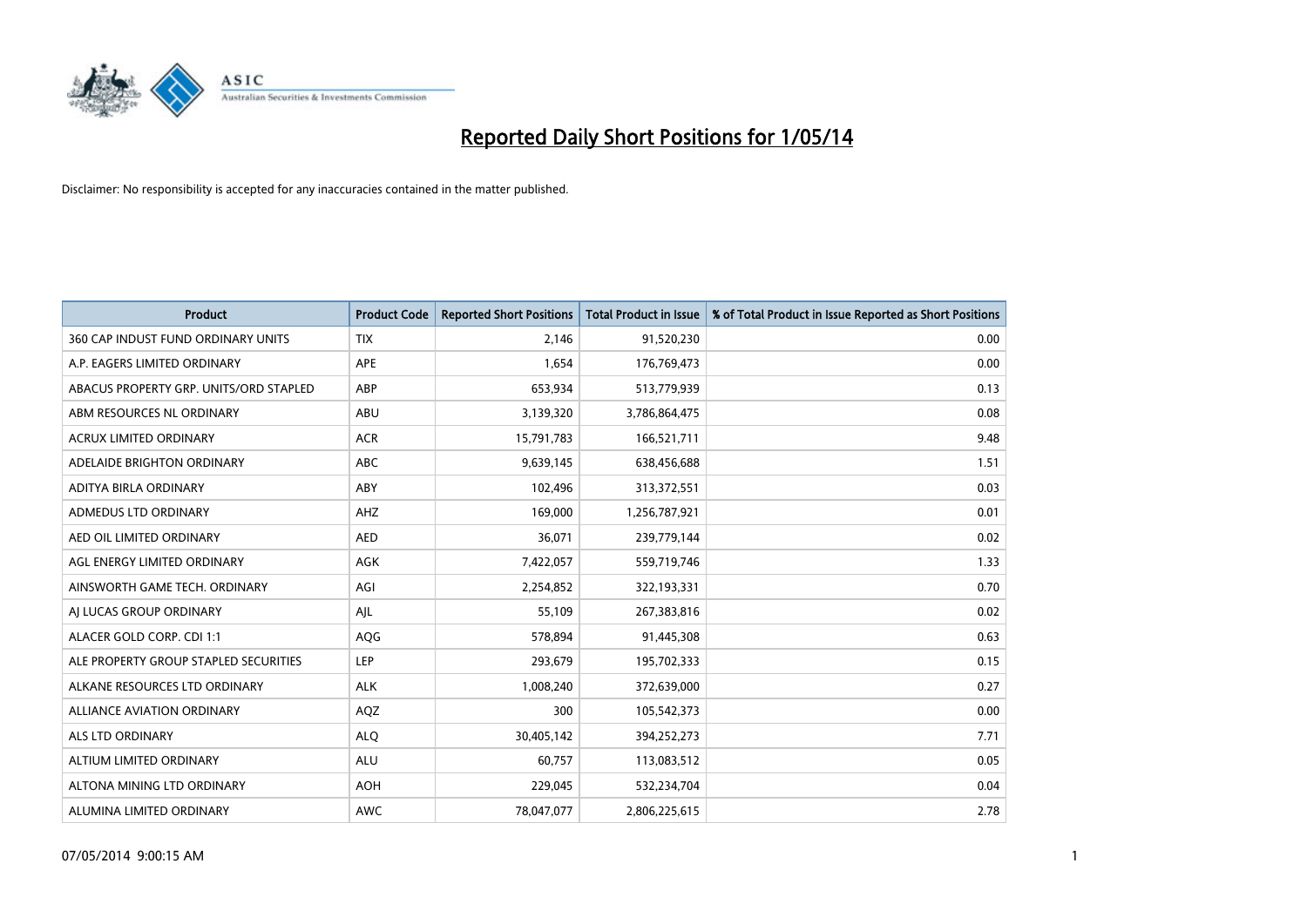

| <b>Product</b>                          | <b>Product Code</b> | <b>Reported Short Positions</b> | <b>Total Product in Issue</b> | % of Total Product in Issue Reported as Short Positions |
|-----------------------------------------|---------------------|---------------------------------|-------------------------------|---------------------------------------------------------|
| AMCOM TELECOMM, ORDINARY                | <b>AMM</b>          | 1,130,458                       | 245,322,894                   | 0.46                                                    |
| AMCOR LIMITED ORDINARY                  | AMC                 | 2,812,401                       | 1,206,684,923                 | 0.23                                                    |
| AMP CAPITAL CHINA ORDINARY UNITS        | AGF                 | 10,042,208                      | 374,593,484                   | 2.68                                                    |
| AMP LIMITED ORDINARY                    | AMP                 | 43,081,202                      | 2,957,737,964                 | 1.46                                                    |
| ANSELL LIMITED ORDINARY                 | <b>ANN</b>          | 4,708,293                       | 152,937,881                   | 3.08                                                    |
| ANTARES ENERGY LTD ORDINARY             | <b>AZZ</b>          | 481,555                         | 255,000,000                   | 0.19                                                    |
| ANZ BANKING GRP LTD ORDINARY            | ANZ                 | 9,481,223                       | 2,744,118,670                 | 0.35                                                    |
| APA GROUP STAPLED SECURITIES            | APA                 | 22,943,429                      | 835,750,807                   | 2.75                                                    |
| APN NEWS & MEDIA ORDINARY               | <b>APN</b>          | 457,084                         | 1,029,041,356                 | 0.04                                                    |
| AQUARIUS PLATINUM. ORDINARY             | <b>AOP</b>          | 8,890,953                       | 488,103,453                   | 1.82                                                    |
| AQUARIUS PLATINUM. RIGHTS 07-MAY-14     | <b>AQPR</b>         | 4,288,274                       | 976,206,906                   | 0.44                                                    |
| AQUILA RESOURCES ORDINARY               | <b>AQA</b>          | 10,761,646                      | 411,804,442                   | 2.61                                                    |
| ARAFURA RESOURCE LTD ORDINARY           | ARU                 | $\overline{2}$                  | 441,270,644                   | 0.00                                                    |
| ARB CORPORATION ORDINARY                | ARP                 | 1,430,578                       | 72,493,302                    | 1.97                                                    |
| ARDENT LEISURE GROUP STAPLED SECURITIES | AAD                 | 2,770,778                       | 405,055,708                   | 0.68                                                    |
| ARENA REIT. ORDINARY UNITS              | ARF                 | 33,164                          | 211,495,653                   | 0.02                                                    |
| ARISTOCRAT LEISURE ORDINARY             | ALL                 | 7,902,589                       | 551,418,047                   | 1.43                                                    |
| ARRIUM LTD ORDINARY                     | ARI                 | 33,245,761                      | 1,366,183,142                 | 2.43                                                    |
| ASCIANO LIMITED ORDINARY                | <b>AIO</b>          | 8,394,165                       | 975,385,664                   | 0.86                                                    |
| ASG GROUP LIMITED ORDINARY              | ASZ                 | 568,838                         | 206,720,839                   | 0.28                                                    |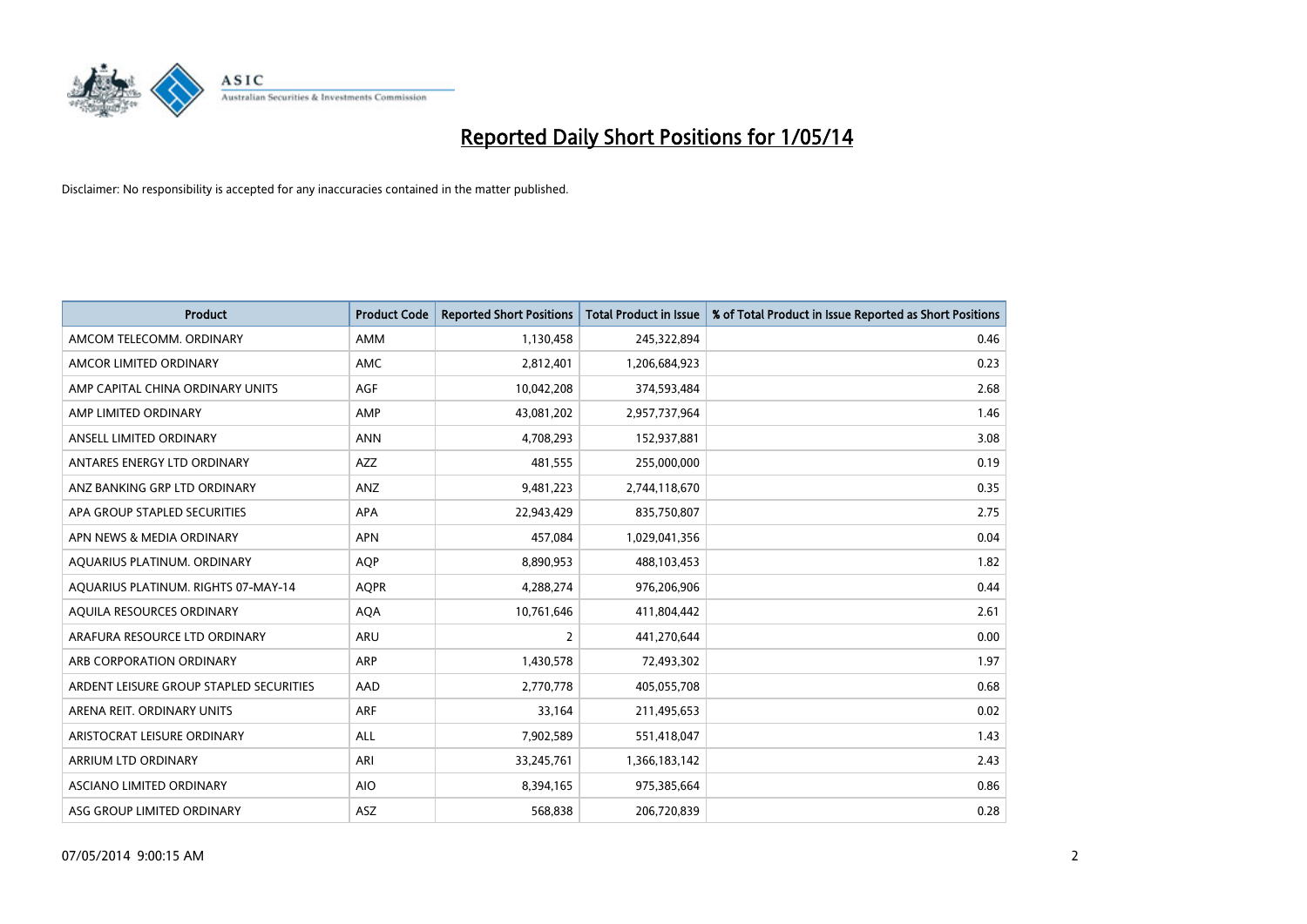

| <b>Product</b>                            | <b>Product Code</b> | <b>Reported Short Positions</b> | <b>Total Product in Issue</b> | % of Total Product in Issue Reported as Short Positions |
|-------------------------------------------|---------------------|---------------------------------|-------------------------------|---------------------------------------------------------|
| ASPEN GROUP ORD/UNITS STAPLED             | APZ                 | 39,708                          | 119,946,366                   | 0.03                                                    |
| ASTRO JAP PROP GROUP STAPLED US PROHIBIT. | AJA                 | 46,939                          | 67,211,752                    | 0.07                                                    |
| ASX LIMITED ORDINARY                      | ASX                 | 4,568,950                       | 193,595,162                   | 2.36                                                    |
| ATLAS IRON LIMITED ORDINARY               | <b>AGO</b>          | 101,690,108                     | 915,496,158                   | 11.11                                                   |
| AUCKLAND INTERNATION ORDINARY             | AIA                 | 148,706                         | 1,190,484,097                 | 0.01                                                    |
| AURIZON HOLDINGS LTD ORDINARY             | AZJ                 | 30,401,356                      | 2,137,284,503                 | 1.42                                                    |
| AURORA OIL & GAS ORDINARY                 | <b>AUT</b>          | 1,450,649                       | 448,785,778                   | 0.32                                                    |
| AUSDRILL LIMITED ORDINARY                 | ASL                 | 26,959,381                      | 312,277,224                   | 8.63                                                    |
| AUSENCO LIMITED ORDINARY                  | AAX                 | 4,058,852                       | 168,449,799                   | 2.41                                                    |
| AUSTAL LIMITED ORDINARY                   | ASB                 | 315,556                         | 346,379,377                   | 0.09                                                    |
| AUSTBROKERS HOLDINGS ORDINARY             | <b>AUB</b>          | 12,481                          | 59,642,171                    | 0.02                                                    |
| AUSTIN ENGINEERING ORDINARY               | <b>ANG</b>          | 1,319,750                       | 84,274,004                    | 1.57                                                    |
| AUSTRALAND PROPERTY STAPLED SECURITY      | <b>ALZ</b>          | 649,359                         | 578,984,528                   | 0.11                                                    |
| AUSTRALIAN AGRICULT, ORDINARY             | AAC                 | 3,389,949                       | 532,294,404                   | 0.64                                                    |
| <b>AUSTRALIAN EDUCATION UNITS</b>         | <b>AEU</b>          | 13                              | 205,069,661                   | 0.00                                                    |
| AUSTRALIAN INFR LTD ORDINARY              | <b>AIX</b>          | 14,364                          | 620,733,944                   | 0.00                                                    |
| AUSTRALIAN PHARM, ORDINARY                | API                 | 11,321,523                      | 488,115,883                   | 2.32                                                    |
| AUTOMOTIVE HOLDINGS ORDINARY              | AHE                 | 463,296                         | 293,530,972                   | 0.16                                                    |
| AVEO GROUP STAPLED SECURITIES             | AOG                 | 13,019,419                      | 500,111,460                   | 2.60                                                    |
| AVITA MEDICAL LTD ORDINARY                | <b>AVH</b>          | 100,000                         | 325,308,404                   | 0.03                                                    |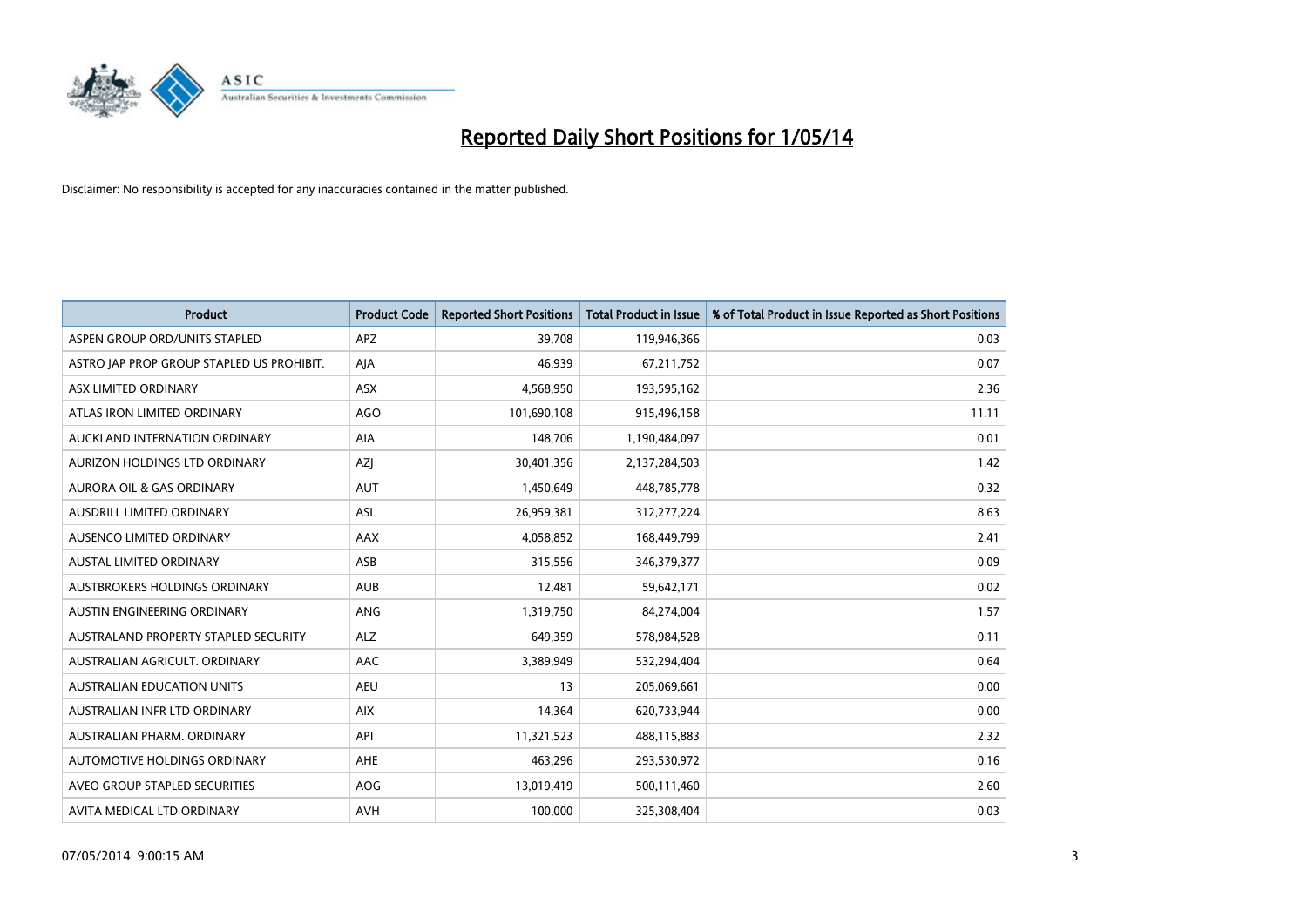

| <b>Product</b>                       | <b>Product Code</b> | <b>Reported Short Positions</b> | <b>Total Product in Issue</b> | % of Total Product in Issue Reported as Short Positions |
|--------------------------------------|---------------------|---------------------------------|-------------------------------|---------------------------------------------------------|
| AWE LIMITED ORDINARY                 | <b>AWE</b>          | 369,468                         | 522,696,385                   | 0.07                                                    |
| AZONTO PET LTD ORDINARY              | APY                 | 1                               | 1,158,625,100                 | 0.00                                                    |
| AZUMAH RESOURCES ORDINARY            | <b>AZM</b>          | 1                               | 356,189,096                   | 0.00                                                    |
| <b>BANDANNA ENERGY ORDINARY</b>      | <b>BND</b>          | 26,873,188                      | 528,481,199                   | 5.08                                                    |
| BANK OF QUEENSLAND. ORDINARY         | <b>BOQ</b>          | 6,670,640                       | 339,560,605                   | 1.96                                                    |
| <b>BANNERMAN RESOURCES ORDINARY</b>  | <b>BMN</b>          | 47                              | 324,938,790                   | 0.00                                                    |
| <b>BASE RES LIMITED ORDINARY</b>     | <b>BSE</b>          | 5,536,230                       | 561,840,029                   | 0.99                                                    |
| BATHURST RES LTD. ORDINARY           | <b>BRL</b>          | 11,361,368                      | 944,645,365                   | 1.20                                                    |
| BC IRON LIMITED ORDINARY             | <b>BCI</b>          | 1,985,425                       | 124,028,630                   | 1.60                                                    |
| BEACH ENERGY LIMITED ORDINARY        | <b>BPT</b>          | 18,665,142                      | 1,289,629,060                 | 1.45                                                    |
| BEADELL RESOURCE LTD ORDINARY        | <b>BDR</b>          | 37,494,937                      | 790,777,280                   | 4.74                                                    |
| BEGA CHEESE LTD ORDINARY             | <b>BGA</b>          | 562,811                         | 152,245,802                   | 0.37                                                    |
| BENDIGO AND ADELAIDE ORDINARY        | <b>BEN</b>          | 13,056,430                      | 412,684,737                   | 3.16                                                    |
| BENITEC BIOPHARMA ORDINARY           | <b>BLT</b>          | 4,500                           | 114,898,793                   | 0.00                                                    |
| BENTHAM IMF LTD ORDINARY             | <b>IMF</b>          | 4,401,717                       | 165,370,269                   | 2.66                                                    |
| BERKELEY RESOURCES ORDINARY          | <b>BKY</b>          | 659                             | 180,361,323                   | 0.00                                                    |
| BETASHARES ASX RES ETF UNITS         | <b>ORE</b>          | 517,432                         | 3,022,150                     | 17.12                                                   |
| <b>BHP BILLITON LIMITED ORDINARY</b> | <b>BHP</b>          | 10,010,206                      | 3,211,691,105                 | 0.31                                                    |
| <b>BIGAIR GROUP LIMITED ORDINARY</b> | <b>BGL</b>          | 43,845                          | 171,525,849                   | 0.03                                                    |
| <b>BILLABONG ORDINARY</b>            | <b>BBG</b>          | 12,072,958                      | 990,370,034                   | 1.22                                                    |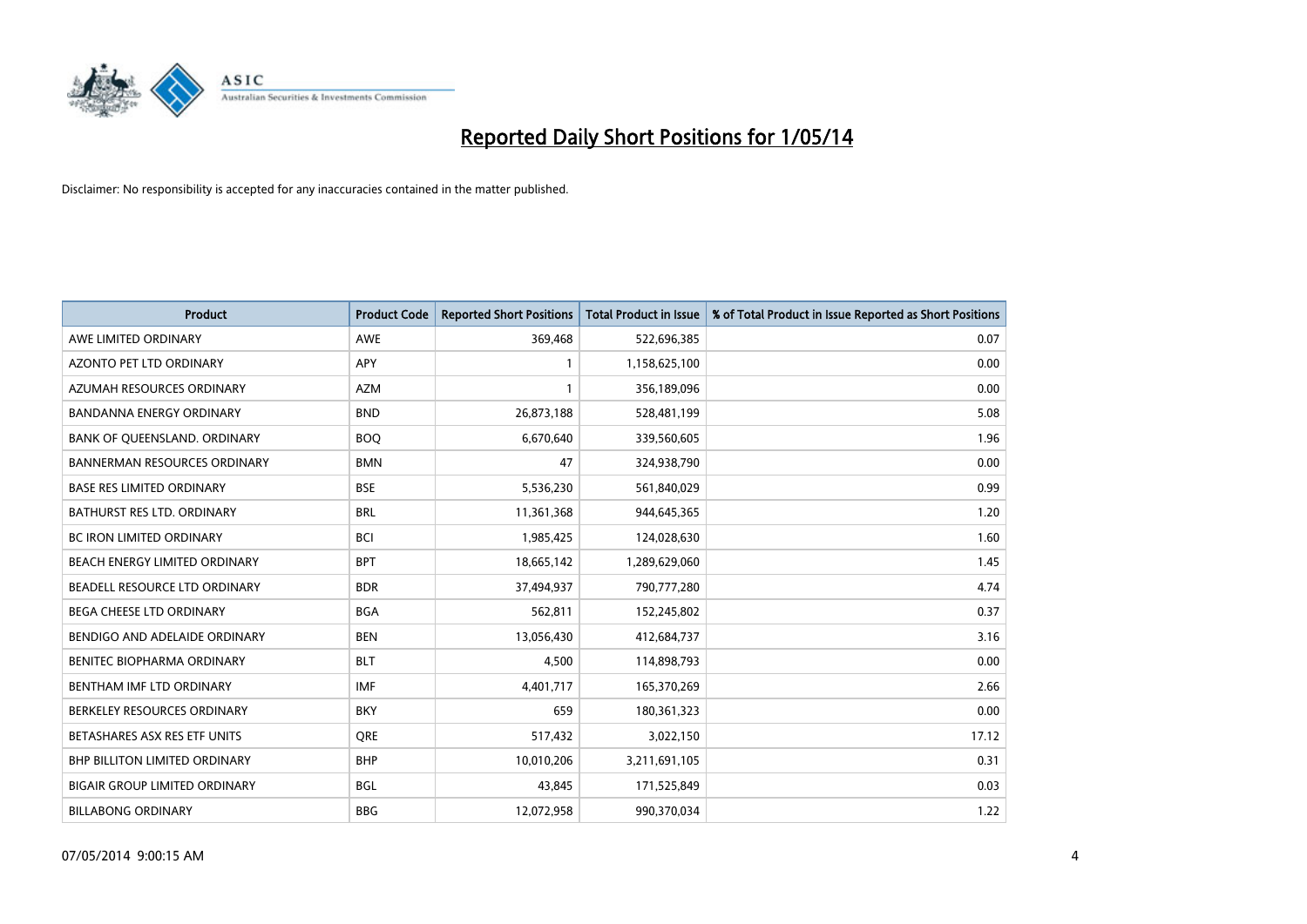

| <b>Product</b>                         | <b>Product Code</b> | <b>Reported Short Positions</b> | <b>Total Product in Issue</b> | % of Total Product in Issue Reported as Short Positions |
|----------------------------------------|---------------------|---------------------------------|-------------------------------|---------------------------------------------------------|
| <b>BIONOMICS LIMITED ORDINARY</b>      | <b>BNO</b>          | 127,301                         | 417,331,567                   | 0.03                                                    |
| <b>BLACKMORES LIMITED ORDINARY</b>     | <b>BKL</b>          | 6,627                           | 17,113,392                    | 0.04                                                    |
| BLACKTHORN RESOURCES ORD US PROHIBITED | <b>BTR</b>          | 269,999                         | 164,285,950                   | 0.16                                                    |
| <b>BLUESCOPE STEEL LTD ORDINARY</b>    | <b>BSL</b>          | 5,455,178                       | 558,848,896                   | 0.98                                                    |
| <b>BOART LONGYEAR ORDINARY</b>         | <b>BLY</b>          | 45,951,768                      | 461,163,412                   | 9.96                                                    |
| BORAL LIMITED. ORDINARY                | <b>BLD</b>          | 21,615,243                      | 782,736,249                   | 2.76                                                    |
| <b>BRADKEN LIMITED ORDINARY</b>        | <b>BKN</b>          | 17,510,844                      | 171,027,249                   | 10.24                                                   |
| <b>BRAMBLES LIMITED ORDINARY</b>       | <b>BXB</b>          | 1,678,051                       | 1,562,892,933                 | 0.11                                                    |
| BREVILLE GROUP LTD ORDINARY            | <b>BRG</b>          | 1,994,920                       | 130,095,322                   | 1.53                                                    |
| <b>BRICKWORKS LIMITED ORDINARY</b>     | <b>BKW</b>          | 13,863                          | 148,038,996                   | 0.01                                                    |
| <b>BROCKMAN MINING LTD ORDINARY</b>    | <b>BCK</b>          | 36                              | 8,381,982,131                 | 0.00                                                    |
| BT INVESTMENT MNGMNT ORDINARY          | <b>BTT</b>          | 98,239                          | 282,727,073                   | 0.03                                                    |
| <b>BURU ENERGY ORDINARY</b>            | <b>BRU</b>          | 14,537,013                      | 298,505,530                   | 4.87                                                    |
| <b>BWP TRUST ORDINARY UNITS</b>        | <b>BWP</b>          | 8,077,058                       | 634,395,195                   | 1.27                                                    |
| <b>CABCHARGE AUSTRALIA ORDINARY</b>    | CAB                 | 8,791,530                       | 120,430,683                   | 7.30                                                    |
| CALTEX AUSTRALIA ORDINARY              | <b>CTX</b>          | 1,497,528                       | 270,000,000                   | 0.55                                                    |
| <b>CAPITOL HEALTH ORDINARY</b>         | CAJ                 | 296,363                         | 431,180,115                   | 0.07                                                    |
| CARDNO LIMITED ORDINARY                | CDD                 | 6,396,939                       | 162,093,266                   | 3.95                                                    |
| CARNARVON PETROLEUM ORDINARY           | <b>CVN</b>          | 734                             | 986,565,952                   | 0.00                                                    |
| CARSALES.COM LTD ORDINARY              | <b>CRZ</b>          | 7,293,278                       | 237,803,965                   | 3.07                                                    |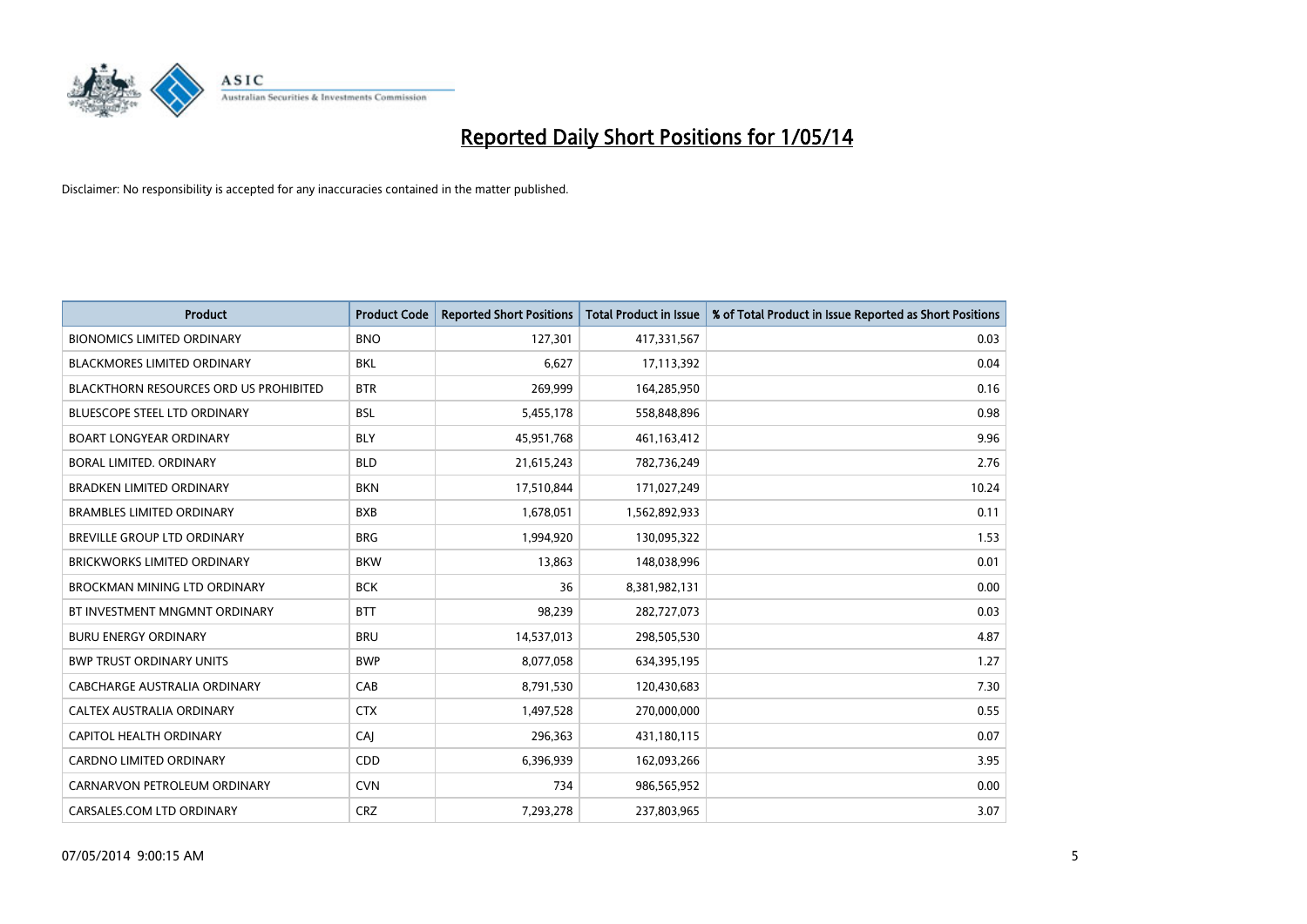

| <b>Product</b>                          | <b>Product Code</b> | <b>Reported Short Positions</b> | <b>Total Product in Issue</b> | % of Total Product in Issue Reported as Short Positions |
|-----------------------------------------|---------------------|---------------------------------|-------------------------------|---------------------------------------------------------|
| <b>CASH CONVERTERS ORDINARY</b>         | CCV                 | 11,616,949                      | 428,886,124                   | 2.71                                                    |
| CEDAR WOODS PROP. ORDINARY              | <b>CWP</b>          | 17,515                          | 73,732,683                    | 0.02                                                    |
| CENTRAL PETROLEUM ORDINARY              | <b>CTP</b>          | 528,628                         | 348,718,957                   | 0.15                                                    |
| CFS RETAIL TRUST GRP STAPLED SECURITIES | <b>CFX</b>          | 69,825,043                      | 3,018,050,810                 | 2.31                                                    |
| CHALLENGER DIV.PRO. STAPLED UNITS       | <b>CDI</b>          | 12,628                          | 214,101,013                   | 0.01                                                    |
| <b>CHALLENGER LIMITED ORDINARY</b>      | <b>CGF</b>          | 979,214                         | 530,862,585                   | 0.18                                                    |
| CHANDLER MACLEOD LTD ORDINARY           | <b>CMG</b>          | $\mathbf{1}$                    | 547,985,086                   | 0.00                                                    |
| CHARTER HALL GROUP STAPLED US PROHIBIT. | <b>CHC</b>          | 189,079                         | 347,925,558                   | 0.05                                                    |
| <b>CHARTER HALL RETAIL UNITS</b>        | <b>COR</b>          | 11,741,353                      | 369,040,750                   | 3.18                                                    |
| <b>CHORUS LIMITED ORDINARY</b>          | CNU                 | 45,468                          | 396,369,767                   | 0.01                                                    |
| CITIGOLD CORP LTD ORDINARY              | <b>CTO</b>          | 153,427                         | 1,495,764,906                 | 0.01                                                    |
| COAL OF AFRICA LTD ORDINARY             | <b>CZA</b>          | 426                             | 1,048,368,613                 | 0.00                                                    |
| COALSPUR MINES LTD ORDINARY             | <b>CPL</b>          | 6,125,349                       | 641,394,435                   | 0.96                                                    |
| <b>COBAR CONSOLIDATED ORDINARY</b>      | CCU                 | 100,000                         | 329,715,353                   | 0.03                                                    |
| COCA-COLA AMATIL ORDINARY               | <b>CCL</b>          | 16,719,928                      | 763,590,249                   | 2.19                                                    |
| <b>COCHLEAR LIMITED ORDINARY</b>        | <b>COH</b>          | 9,686,950                       | 57,062,020                    | 16.98                                                   |
| <b>COCKATOO COAL ORDINARY</b>           | <b>COK</b>          | 167,987                         | 4,560,196,928                 | 0.00                                                    |
| CODAN LIMITED ORDINARY                  | <b>CDA</b>          | 683,421                         | 176,969,924                   | 0.39                                                    |
| <b>COFFEY INTERNATIONAL ORDINARY</b>    | COF                 | 1,917                           | 255,833,165                   | 0.00                                                    |
| <b>COLLECTION HOUSE ORDINARY</b>        | <b>CLH</b>          | 2,156,474                       | 129,717,785                   | 1.66                                                    |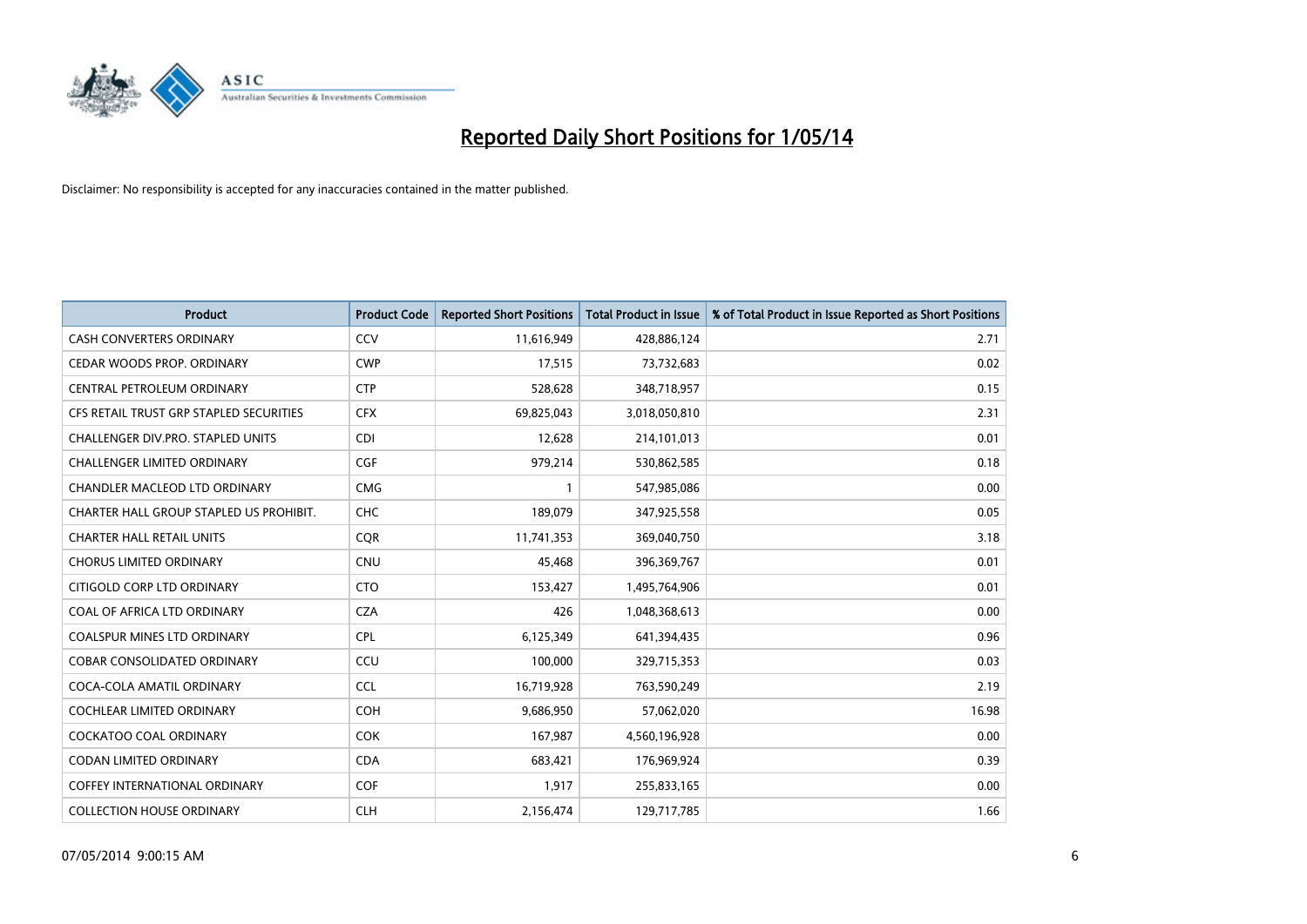

| <b>Product</b>                          | <b>Product Code</b> | <b>Reported Short Positions</b> | <b>Total Product in Issue</b> | % of Total Product in Issue Reported as Short Positions |
|-----------------------------------------|---------------------|---------------------------------|-------------------------------|---------------------------------------------------------|
| <b>COLLINS FOODS LTD ORDINARY</b>       | <b>CKF</b>          | 5,468                           | 93,000,003                    | 0.01                                                    |
| COMMONWEALTH BANK, ORDINARY             | <b>CBA</b>          | 8,715,364                       | 1,621,319,194                 | 0.54                                                    |
| <b>COMPASS RESOURCES ORDINARY</b>       | <b>CMR</b>          | 7,472                           | 1,403,744,100                 | 0.00                                                    |
| COMPUTERSHARE LTD ORDINARY              | <b>CPU</b>          | 11,865,337                      | 556,203,079                   | 2.13                                                    |
| <b>COOPER ENERGY LTD ORDINARY</b>       | <b>COE</b>          | 2,299                           | 329,235,509                   | 0.00                                                    |
| CORP TRAVEL LIMITED ORDINARY            | <b>CTD</b>          | 82,089                          | 89,890,762                    | 0.09                                                    |
| <b>COVER-MORE GRP LTD ORDINARY</b>      | <b>CVO</b>          | 2,852,228                       | 317,750,000                   | 0.90                                                    |
| <b>CREDIT CORP GROUP ORDINARY</b>       | <b>CCP</b>          | 327,469                         | 46,131,882                    | 0.71                                                    |
| <b>CROMWELL PROP STAPLED SECURITIES</b> | <b>CMW</b>          | 15,537,996                      | 1,724,697,156                 | 0.90                                                    |
| <b>CROWE HORWATH AUS ORDINARY</b>       | <b>CRH</b>          | 938,123                         | 273,005,429                   | 0.34                                                    |
| <b>CROWN RESORTS LTD ORDINARY</b>       | <b>CWN</b>          | 3,354,114                       | 728,394,185                   | 0.46                                                    |
| <b>CSG LIMITED ORDINARY</b>             | CSV                 | 154,968                         | 278,973,075                   | 0.06                                                    |
| <b>CSL LIMITED ORDINARY</b>             | <b>CSL</b>          | 684,103                         | 480,673,173                   | 0.14                                                    |
| <b>CSR LIMITED ORDINARY</b>             | <b>CSR</b>          | 14,329,715                      | 506,000,315                   | 2.83                                                    |
| <b>CUDECO LIMITED ORDINARY</b>          | CDU                 | 8,898,019                       | 234,583,408                   | 3.79                                                    |
| DART ENERGY LTD ORDINARY                | <b>DTE</b>          | 4,525,086                       | 1,108,752,733                 | 0.41                                                    |
| DATA#3 LIMITED ORDINARY                 | <b>DTL</b>          | 167,235                         | 153,974,950                   | 0.11                                                    |
| DAVID JONES LIMITED ORDINARY            | <b>DJS</b>          | 17,326,342                      | 537,137,845                   | 3.23                                                    |
| <b>DECMIL GROUP LIMITED ORDINARY</b>    | <b>DCG</b>          | 1,762,947                       | 168,657,794                   | 1.05                                                    |
| DEEP YELLOW LIMITED ORDINARY            | <b>DYL</b>          | 840                             | 1,617,041,367                 | 0.00                                                    |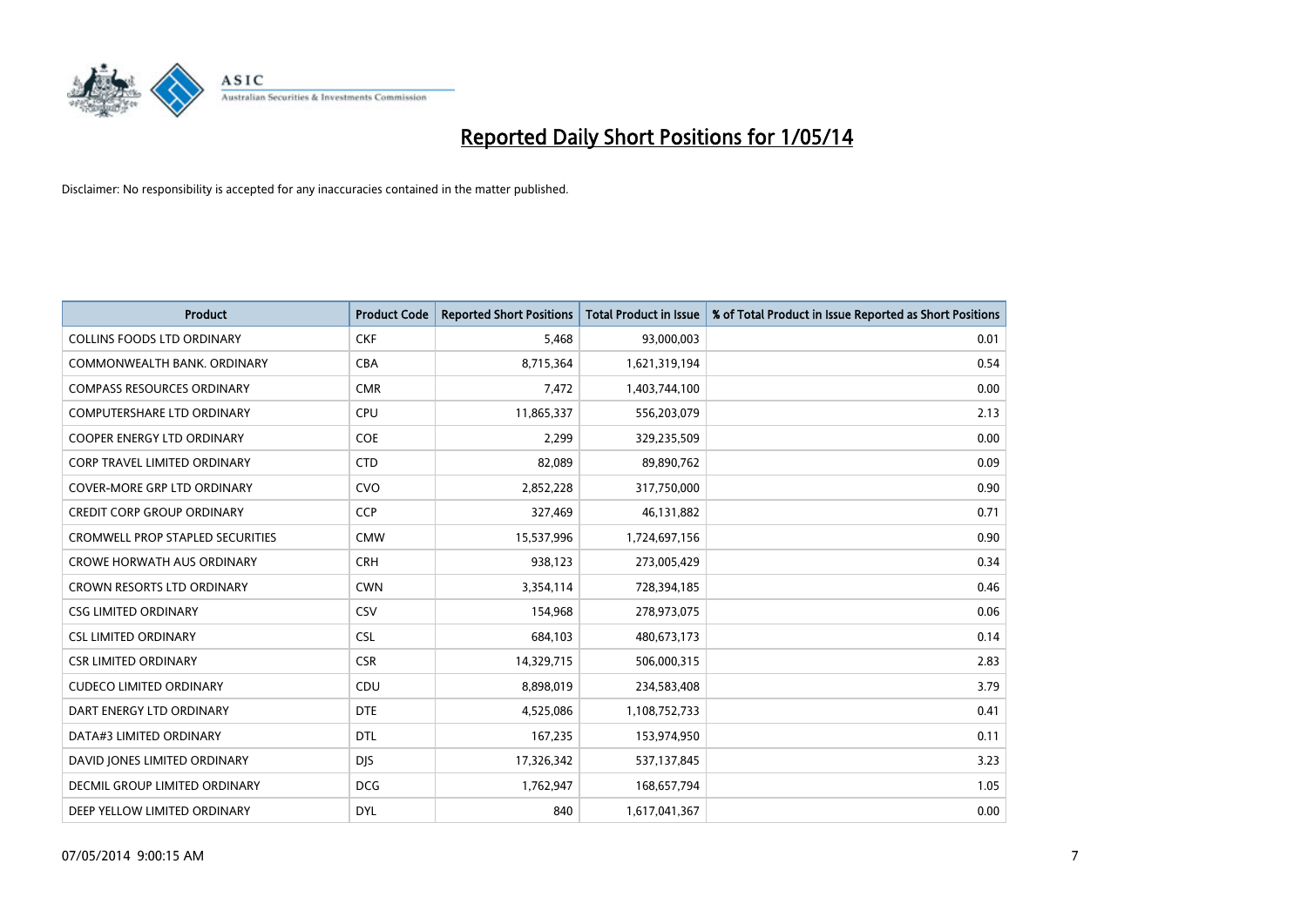

| <b>Product</b>                       | <b>Product Code</b> | <b>Reported Short Positions</b> | <b>Total Product in Issue</b> | % of Total Product in Issue Reported as Short Positions |
|--------------------------------------|---------------------|---------------------------------|-------------------------------|---------------------------------------------------------|
| DEXUS PROPERTY GROUP STAPLED UNITS   | <b>DXS</b>          | 15,369,512                      | 5,433,110,810                 | 0.28                                                    |
| DICK SMITH HLDGS ORDINARY            | <b>DSH</b>          | 14,029,591                      | 236,511,364                   | 5.93                                                    |
| DISCOVERY METALS LTD ORDINARY        | <b>DML</b>          | 1,891,610                       | 560,034,418                   | 0.34                                                    |
| DOMINO PIZZA ENTERPR ORDINARY        | <b>DMP</b>          | 1,869,860                       | 85,915,713                    | 2.18                                                    |
| DONACO INTERNATIONAL ORDINARY        | <b>DNA</b>          | 2,322,853                       | 430,516,312                   | 0.54                                                    |
| DOWNER EDI LIMITED ORDINARY          | <b>DOW</b>          | 15,074,233                      | 435,399,975                   | 3.46                                                    |
| DRAGON MINING LTD ORDINARY           | <b>DRA</b>          | 147                             | 88,840,613                    | 0.00                                                    |
| DRILLSEARCH ENERGY ORDINARY          | <b>DLS</b>          | 12,910,060                      | 432,965,895                   | 2.98                                                    |
| DUET GROUP STAPLED US PROHIBIT.      | <b>DUE</b>          | 13,222,379                      | 1,317,809,323                 | 1.00                                                    |
| DULUXGROUP LIMITED ORDINARY          | <b>DLX</b>          | 1,999,533                       | 381,093,950                   | 0.52                                                    |
| <b>DWS LTD ORDINARY</b>              | <b>DWS</b>          | 6,450                           | 132,362,763                   | 0.00                                                    |
| ECHO ENTERTAINMENT ORDINARY          | <b>EGP</b>          | 36,777,703                      | 825,672,730                   | 4.45                                                    |
| <b>ELDERS LIMITED ORDINARY</b>       | <b>ELD</b>          | 19,707,945                      | 455,013,329                   | 4.33                                                    |
| ELEMENTAL MINERALS ORDINARY          | <b>ELM</b>          | 170,288                         | 303,263,391                   | 0.06                                                    |
| <b>EMECO HOLDINGS ORDINARY</b>       | <b>EHL</b>          | 13,587,749                      | 599,675,707                   | 2.27                                                    |
| <b>ENDEAVOUR MIN CORP CDI 1:1</b>    | <b>EVR</b>          | 31,265                          | 59,800,104                    | 0.05                                                    |
| <b>ENERGY RESOURCES ORDINARY 'A'</b> | ERA                 | 8,833,389                       | 517,725,062                   | 1.71                                                    |
| <b>ENERGY WORLD CORPOR. ORDINARY</b> | <b>EWC</b>          | 43,256,784                      | 1,734,166,672                 | 2.49                                                    |
| ENVESTRA LIMITED ORDINARY            | <b>ENV</b>          | 371,367                         | 1,796,808,474                 | 0.02                                                    |
| EQUATORIAL RES LTD ORDINARY          | EQX                 | 182                             | 122,185,353                   | 0.00                                                    |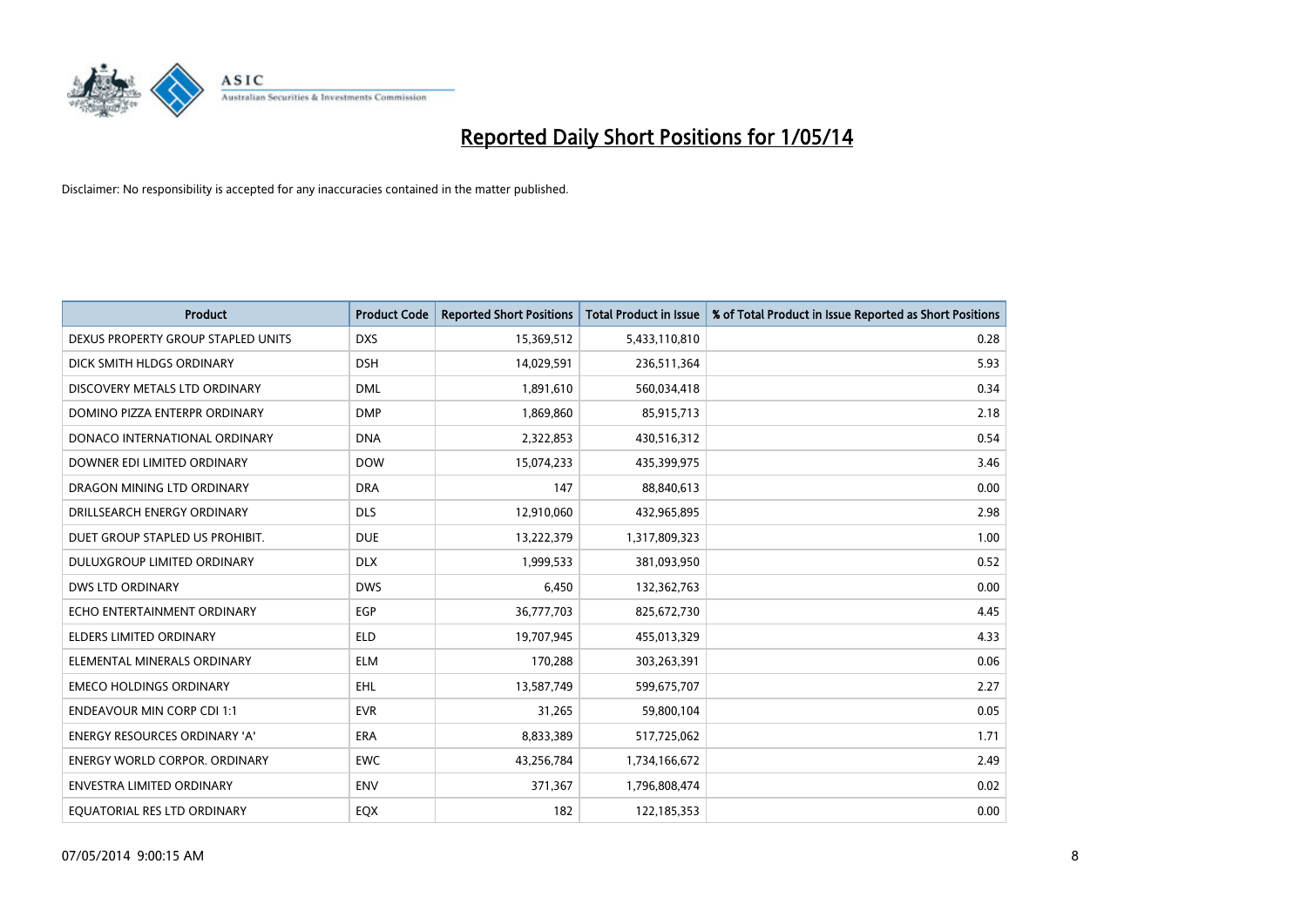

| <b>Product</b>                         | <b>Product Code</b> | <b>Reported Short Positions</b> | <b>Total Product in Issue</b> | % of Total Product in Issue Reported as Short Positions |
|----------------------------------------|---------------------|---------------------------------|-------------------------------|---------------------------------------------------------|
| EQUITY TRUSTEES ORDINARY               | EQT                 | 55,000                          | 14,600,582                    | 0.38                                                    |
| ERM POWER LIMITED ORDINARY             | <b>EPW</b>          | 322,231                         | 239,269,727                   | 0.13                                                    |
| ETHANE PIPELINE STAPLED SECURITIES     | <b>EPX</b>          | 15,032                          | 69,302,275                    | 0.02                                                    |
| EVOLUTION MINING LTD ORDINARY          | <b>EVN</b>          | 28,466,086                      | 709,989,453                   | 4.01                                                    |
| <b>FAIRFAX MEDIA LTD ORDINARY</b>      | <b>FXJ</b>          | 80,282,037                      | 2,351,955,725                 | 3.41                                                    |
| FANTASTIC HOLDINGS ORDINARY            | <b>FAN</b>          | 15,061                          | 103,068,398                   | 0.01                                                    |
| <b>FAR LTD ORDINARY</b>                | <b>FAR</b>          | 24,002,251                      | 2,499,846,742                 | 0.96                                                    |
| FEDERATION CNTRES ORD/UNIT STAPLED SEC | <b>FDC</b>          | 3,281,615                       | 1,427,641,565                 | 0.23                                                    |
| FINBAR GROUP LIMITED ORDINARY          | <b>FRI</b>          | 11,704                          | 227,018,204                   | 0.01                                                    |
| FISHER & PAYKEL H. ORDINARY            | <b>FPH</b>          | 1,179,017                       | 551,121,498                   | 0.21                                                    |
| FLEETWOOD CORP ORDINARY                | <b>FWD</b>          | 2,277,537                       | 60,581,211                    | 3.76                                                    |
| FLETCHER BUILDING ORDINARY             | <b>FBU</b>          | 1,401,684                       | 687,854,788                   | 0.20                                                    |
| FLEXIGROUP LIMITED ORDINARY            | FXL                 | 1,967,823                       | 304,096,060                   | 0.65                                                    |
| FLIGHT CENTRE TRAVEL ORDINARY          | <b>FLT</b>          | 5,982,657                       | 100,558,707                   | 5.95                                                    |
| FLINDERS MINES LTD ORDINARY            | <b>FMS</b>          | 18,948,084                      | 2,400,995,602                 | 0.79                                                    |
| <b>FOCUS MINERALS LTD ORDINARY</b>     | <b>FML</b>          | 1,936,223                       | 9,137,375,877                 | 0.02                                                    |
| FONTERRA SHARE FUND ORDINARY UNITS     | <b>FSF</b>          | 25                              | 106,627,436                   | 0.00                                                    |
| FORGE GROUP LIMITED ORDINARY           | FGE                 | 2,714,488                       | 86,169,014                    | 3.15                                                    |
| FORTESCUE METALS GRP ORDINARY          | <b>FMG</b>          | 167,412,410                     | 3,113,798,151                 | 5.38                                                    |
| FREEDOM FOOD LTD ORDINARY              | <b>FNP</b>          | 10,000                          | 149,846,138                   | 0.01                                                    |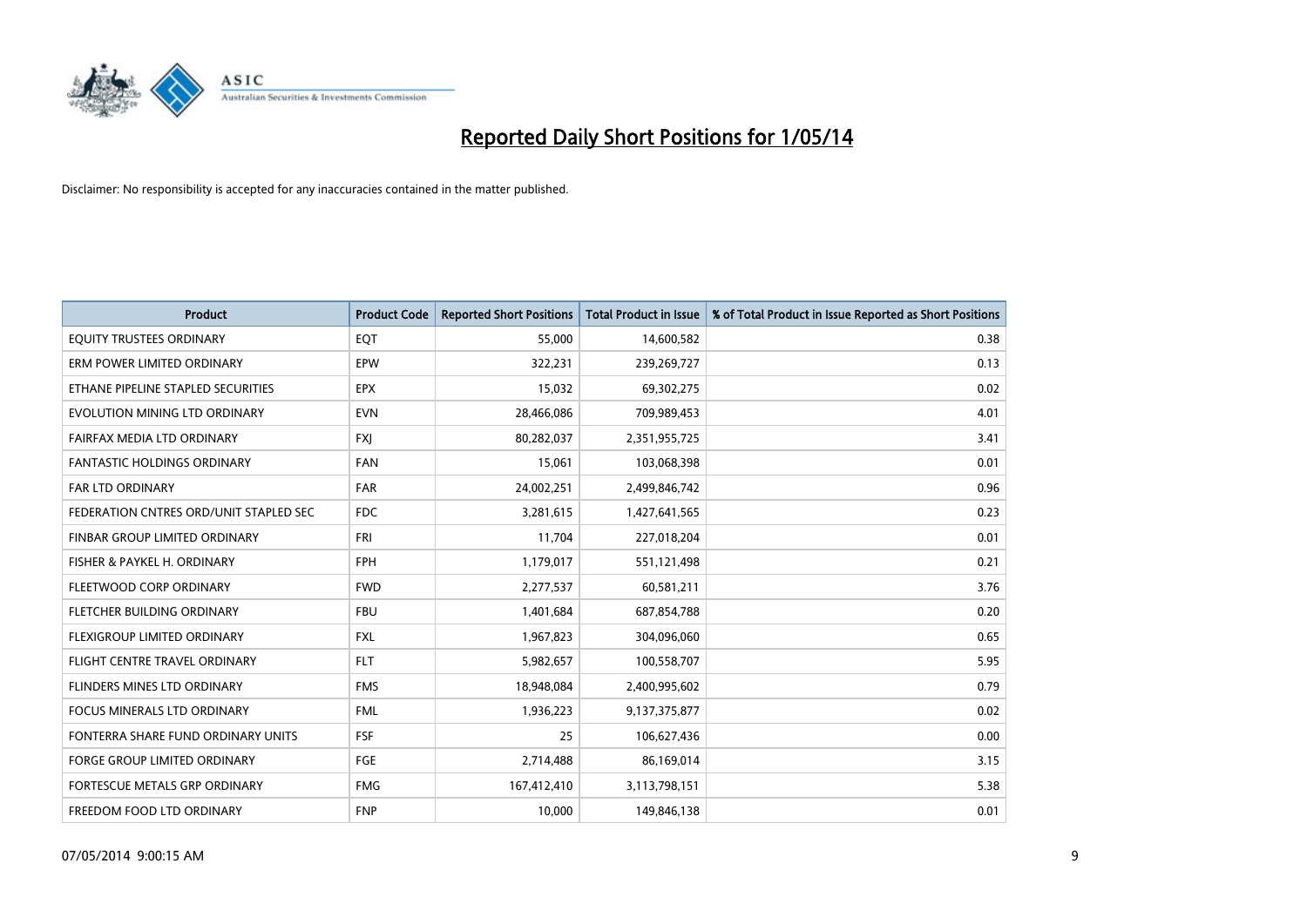

| <b>Product</b>                                   | <b>Product Code</b> | <b>Reported Short Positions</b> | <b>Total Product in Issue</b> | % of Total Product in Issue Reported as Short Positions |
|--------------------------------------------------|---------------------|---------------------------------|-------------------------------|---------------------------------------------------------|
| <b>FREELANCER LTD ORDINARY</b>                   | <b>FLN</b>          | 112,586                         | 436,500,000                   | 0.03                                                    |
| <b>G.U.D. HOLDINGS ORDINARY</b>                  | GUD                 | 2,734,681                       | 71,066,740                    | 3.85                                                    |
| <b>G8 EDUCATION LIMITED ORDINARY</b>             | <b>GEM</b>          | 10,141,216                      | 316,484,749                   | 3.20                                                    |
| <b>GALAXY RESOURCES ORDINARY</b>                 | GXY                 | 329,458                         | 1,027,073,389                 | 0.03                                                    |
| <b>GBST HOLDINGS., ORDINARY</b>                  | GBT                 | 18,272                          | 66,561,725                    | 0.03                                                    |
| <b>GDI PROPERTY GRP STAPLED SECURITIES</b>       | <b>GDI</b>          | 1,717,284                       | 567,575,025                   | 0.30                                                    |
| <b>GENETIC TECHNOLOGIES ORDINARY</b>             | GTG                 | 2,190,630                       | 664,769,002                   | 0.33                                                    |
| <b>GEODYNAMICS LIMITED ORDINARY</b>              | GDY                 | 819                             | 406,452,608                   | 0.00                                                    |
| GI DYNAMICS, INC CDI US PROHIBITED               | GID                 | 1,262,676                       | 398,231,465                   | 0.32                                                    |
| <b>GINDALBIE METALS LTD ORDINARY</b>             | <b>GBG</b>          | 38,921,885                      | 1,493,660,842                 | 2.61                                                    |
| <b>GOODMAN FIELDER. ORDINARY</b>                 | <b>GFF</b>          | 36,083,708                      | 1,955,559,207                 | 1.85                                                    |
| <b>GOODMAN GROUP STAPLED</b>                     | <b>GMG</b>          | 5,064,382                       | 1,727,685,976                 | 0.29                                                    |
| <b>GPT GROUP STAPLED SEC.</b>                    | GPT                 | 7,468,196                       | 1,685,460,955                 | 0.44                                                    |
| <b>GRAINCORP LIMITED A CLASS ORDINARY</b>        | <b>GNC</b>          | 5,479,046                       | 228,855,628                   | 2.39                                                    |
| <b>GRANGE RESOURCES, ORDINARY</b>                | GRR                 | 4,842,129                       | 1,157,097,869                 | 0.42                                                    |
| <b>GREENCROSS LIMITED ORDINARY</b>               | GXL                 | 3,097                           | 90,893,174                    | 0.00                                                    |
| <b>GREENLAND MIN EN LTD ORDINARY</b>             | GGG                 | 3,585,891                       | 575,497,356                   | 0.62                                                    |
| <b>GROWTHPOINT PROPERTY ORD/UNIT STAPLED SEC</b> | GOZ                 | 1,304,490                       | 488,029,437                   | 0.27                                                    |
| <b>GRYPHON MINERALS LTD ORDINARY</b>             | GRY                 | 3,646,109                       | 400,889,282                   | 0.91                                                    |
| <b>GUILDFORD COAL LTD ORDINARY</b>               | <b>GUF</b>          | 2,809,357                       | 761,857,020                   | 0.37                                                    |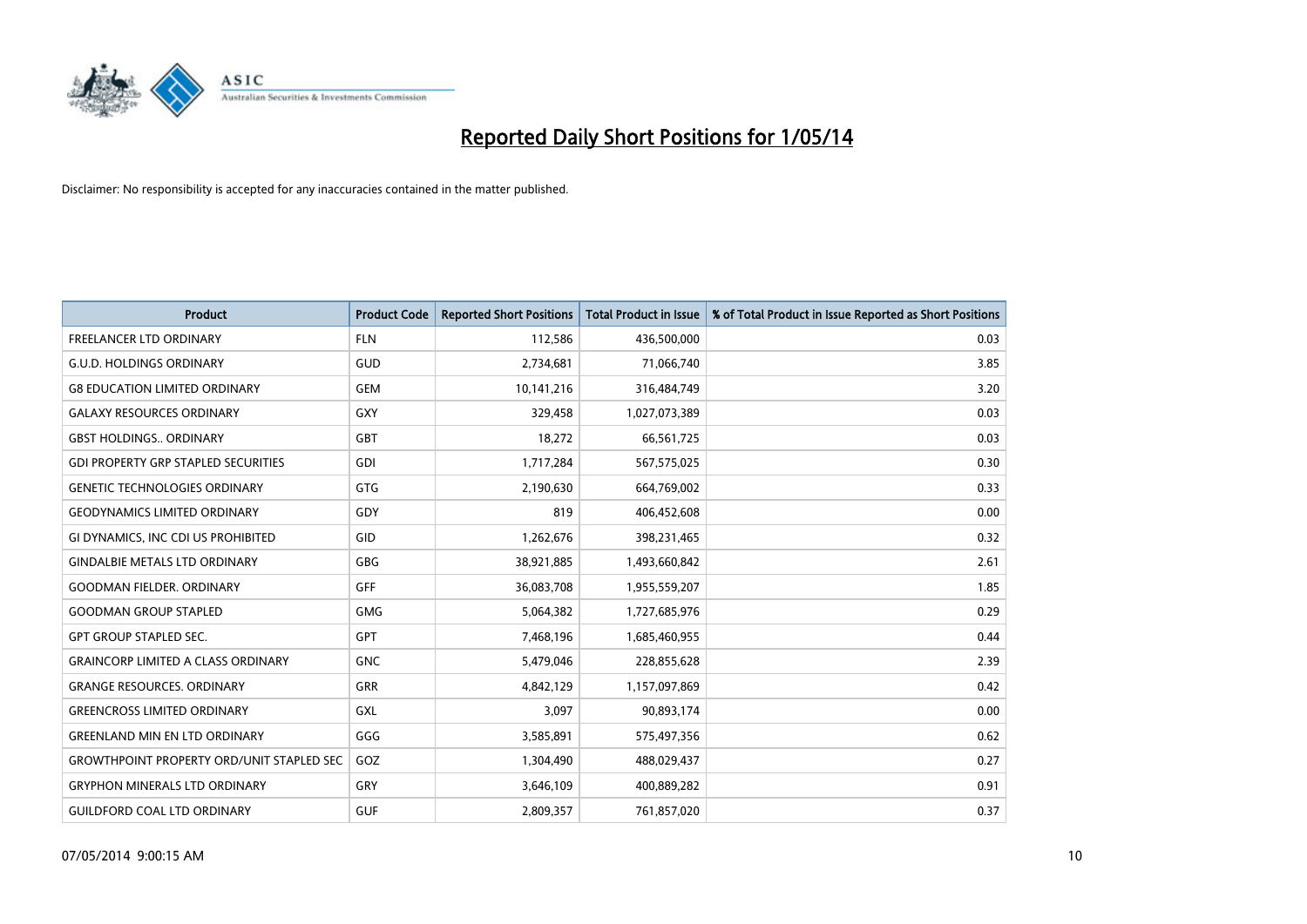

| <b>Product</b>                       | <b>Product Code</b> | <b>Reported Short Positions</b> | <b>Total Product in Issue</b> | % of Total Product in Issue Reported as Short Positions |
|--------------------------------------|---------------------|---------------------------------|-------------------------------|---------------------------------------------------------|
| <b>GWA GROUP LTD ORDINARY</b>        | <b>GWA</b>          | 10,791,393                      | 306,533,770                   | 3.52                                                    |
| <b>HARVEY NORMAN ORDINARY</b>        | <b>HVN</b>          | 62,567,600                      | 1,062,316,784                 | 5.89                                                    |
| <b>HENDERSON GROUP CDI 1:1</b>       | HGG                 | 1,790,619                       | 639,330,231                   | 0.28                                                    |
| HFA HOLDINGS LIMITED ORDINARY        | <b>HFA</b>          | 3,809                           | 118,738,157                   | 0.00                                                    |
| <b>HIGHLANDS PACIFIC ORDINARY</b>    | <b>HIG</b>          | 3,153                           | 854,261,346                   | 0.00                                                    |
| HILLGROVE RES LTD ORDINARY           | <b>HGO</b>          | 794,270                         | 1,180,889,221                 | 0.07                                                    |
| HILLS LTD ORDINARY                   | HIL                 | 524,331                         | 235, 173, 156                 | 0.22                                                    |
| HORIZON OIL LIMITED ORDINARY         | <b>HZN</b>          | 100,267,667                     | 1,301,147,932                 | 7.71                                                    |
| HOT CHILI LTD ORDINARY               | <b>HCH</b>          | 533                             | 347,732,196                   | 0.00                                                    |
| <b>HOTEL PROPERTY STAPLED</b>        | <b>HPI</b>          | 64,142                          | 132,870,000                   | 0.05                                                    |
| <b>IBUY GROUP LTD ORDINARY</b>       | <b>IBY</b>          | 1,156,600                       | 417,609,313                   | 0.28                                                    |
| <b>ICAR ASIA LTD ORDINARY</b>        | ICQ                 | 29,000                          | 121,889,834                   | 0.02                                                    |
| <b>ICON ENERGY LIMITED ORDINARY</b>  | <b>ICN</b>          | 27,075                          | 615,774,351                   | 0.00                                                    |
| <b>IINET LIMITED ORDINARY</b>        | <b>IIN</b>          | 3,337,115                       | 161,238,847                   | 2.07                                                    |
| <b>ILUKA RESOURCES ORDINARY</b>      | <b>ILU</b>          | 39,619,165                      | 418,700,517                   | 9.46                                                    |
| <b>IMDEX LIMITED ORDINARY</b>        | <b>IMD</b>          | 4,299,704                       | 210,473,188                   | 2.04                                                    |
| <b>INCITEC PIVOT ORDINARY</b>        | IPL                 | 19,134,797                      | 1,644,919,097                 | 1.16                                                    |
| <b>INDEPENDENCE GROUP ORDINARY</b>   | <b>IGO</b>          | 518,224                         | 233,323,905                   | 0.22                                                    |
| <b>INDOCHINE MINING LTD ORDINARY</b> | <b>IDC</b>          | 18,008                          | 1,003,497,126                 | 0.00                                                    |
| INDOPHIL RESOURCES ORDINARY          | <b>IRN</b>          | 466,436                         | 1,203,146,194                 | 0.04                                                    |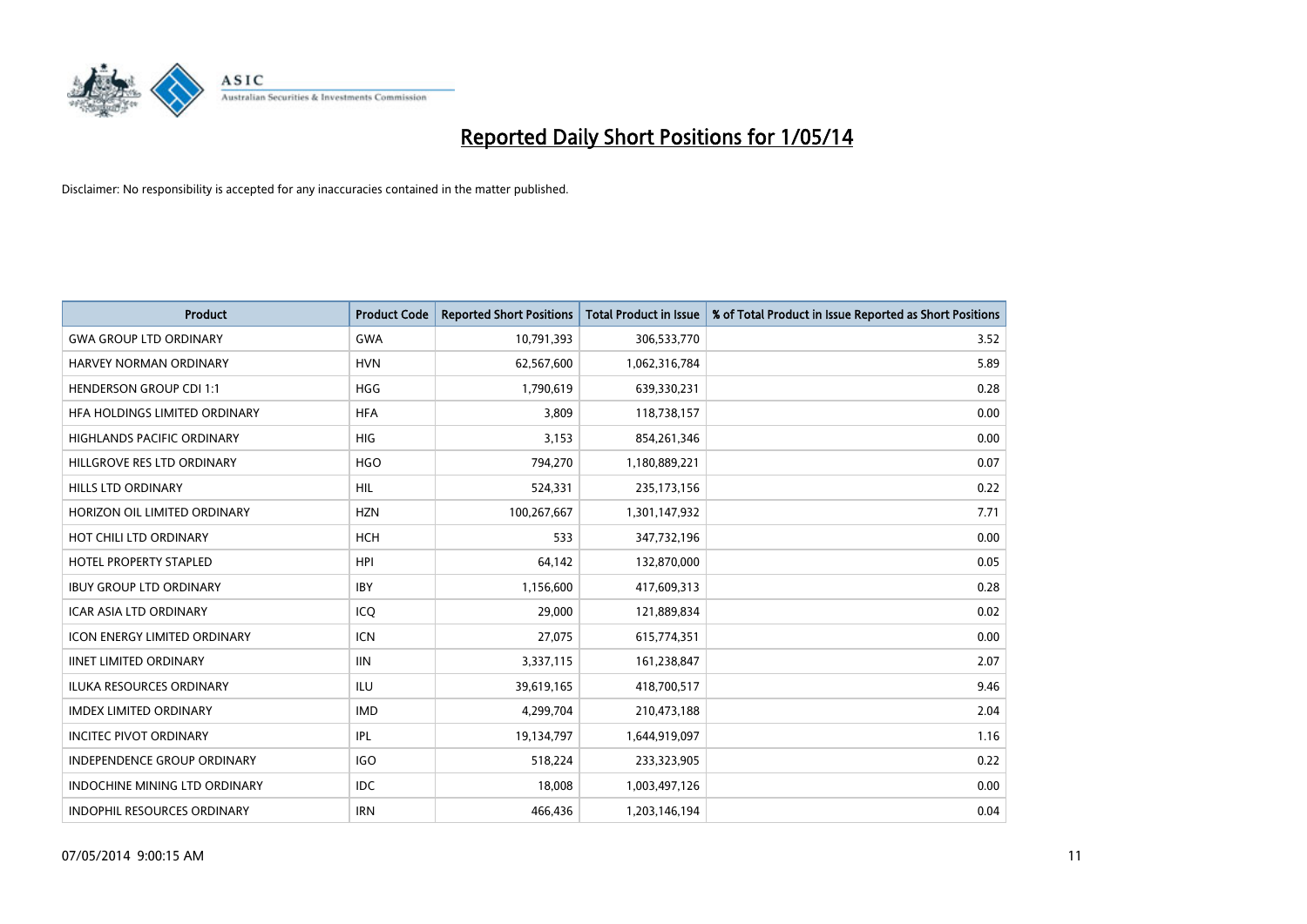

| <b>Product</b>                                  | <b>Product Code</b> | <b>Reported Short Positions</b> | <b>Total Product in Issue</b> | % of Total Product in Issue Reported as Short Positions |
|-------------------------------------------------|---------------------|---------------------------------|-------------------------------|---------------------------------------------------------|
| <b>INDUSTRIA REIT STAPLED</b>                   | <b>IDR</b>          | 14,496                          | 125,000,001                   | 0.01                                                    |
| INFIGEN ENERGY STAPLED SECURITIES               | IFN                 | 3,061,862                       | 764,993,434                   | 0.40                                                    |
| <b>INGENIA GROUP STAPLED SECURITIES</b>         | <b>INA</b>          | 995,124                         | 676,240,232                   | 0.15                                                    |
| INSURANCE AUSTRALIA ORDINARY                    | IAG                 | 24,037,559                      | 2,341,618,048                 | 1.03                                                    |
| <b>INTREPID MINES ORDINARY</b>                  | <b>IAU</b>          | 17,655,890                      | 556,764,680                   | 3.17                                                    |
| <b>INVESTA OFFICE FUND STAPLED SECURITIES</b>   | <b>IOF</b>          | 691,050                         | 614,047,458                   | 0.11                                                    |
| <b>INVOCARE LIMITED ORDINARY</b>                | IVC.                | 4,152,302                       | 110,030,298                   | 3.77                                                    |
| <b>IOOF HOLDINGS LTD ORDINARY</b>               | IFL                 | 2,379,539                       | 232,118,034                   | 1.03                                                    |
| <b>IPROPERTY GROUP LTD ORDINARY</b>             | <b>IPP</b>          | 600,178                         | 181,579,840                   | 0.33                                                    |
| <b>IRESS LIMITED ORDINARY</b>                   | <b>IRE</b>          | 1,097,211                       | 158,585,126                   | 0.69                                                    |
| <b>IRON ORE HOLDINGS ORDINARY</b>               | <b>IOH</b>          | 26,197                          | 161,174,005                   | 0.02                                                    |
| <b>ISELECT LTD ORDINARY</b>                     | <b>ISU</b>          | 337,659                         | 260,889,894                   | 0.13                                                    |
| ISHS ASIA 50 ETF CDI 1:1                        | IAA                 | 1,624                           | 1,700,000                     | 0.10                                                    |
| <b>JAMES HARDIE INDUST CHESS DEPOSITARY INT</b> | <b>IHX</b>          | 4,899,478                       | 445,037,502                   | 1.10                                                    |
| <b>JAPARA HEALTHCARE LT ORDINARY</b>            | <b>IHC</b>          | 367,852                         | 262,500,000                   | 0.14                                                    |
| <b>JATENERGY LIMITED ORDINARY</b>               | <b>JAT</b>          | 26,337                          | 103,565,568                   | 0.03                                                    |
| <b>JB HI-FI LIMITED ORDINARY</b>                | <b>IBH</b>          | 11,019,207                      | 100,385,400                   | 10.98                                                   |
| <b>KAGARA LTD ORDINARY</b>                      | KZL                 | 3,349,855                       | 798,953,117                   | 0.42                                                    |
| KAROON GAS AUSTRALIA ORDINARY                   | <b>KAR</b>          | 15,397,015                      | 255,841,581                   | 6.02                                                    |
| KATHMANDU HOLD LTD ORDINARY                     | <b>KMD</b>          | 299,535                         | 200,473,338                   | 0.15                                                    |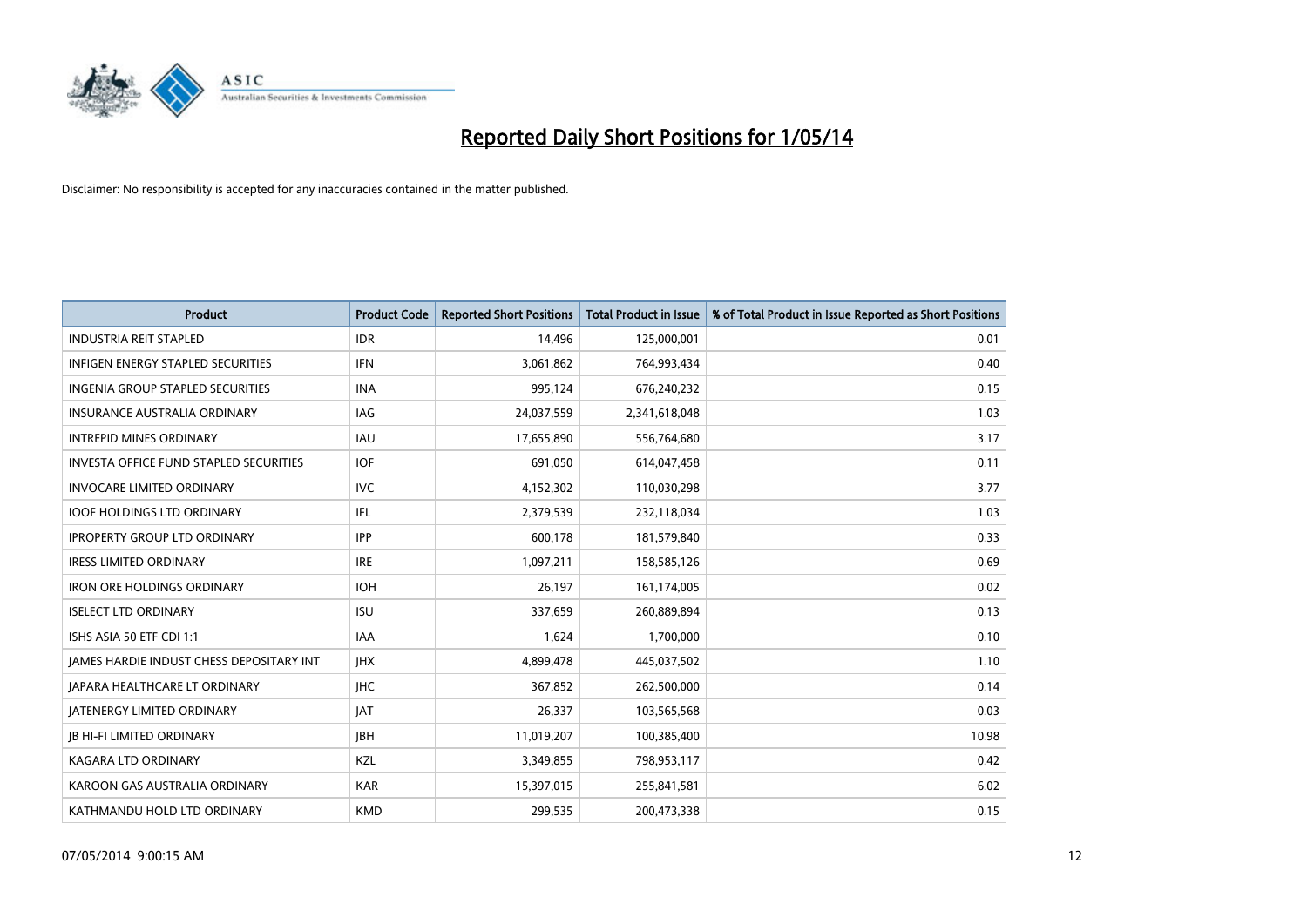

| <b>Product</b>                        | <b>Product Code</b> | <b>Reported Short Positions</b> | <b>Total Product in Issue</b> | % of Total Product in Issue Reported as Short Positions |
|---------------------------------------|---------------------|---------------------------------|-------------------------------|---------------------------------------------------------|
| <b>KBL MINING LIMITED ORDINARY</b>    | <b>KBL</b>          | 1,820                           | 393,535,629                   | 0.00                                                    |
| KINGSGATE CONSOLID. ORDINARY          | <b>KCN</b>          | 6,920,832                       | 223,584,937                   | 3.10                                                    |
| KINGSROSE MINING LTD ORDINARY         | <b>KRM</b>          | 388,471                         | 358,611,493                   | 0.11                                                    |
| LEIGHTON HOLDINGS ORDINARY            | LEI                 | 11,051,480                      | 126,737,133                   | 8.72                                                    |
| LEND LEASE GROUP UNIT/ORD STAPLED     | LLC                 | 4,545,663                       | 577,475,833                   | 0.79                                                    |
| LIQUEFIED NATURAL ORDINARY            | LNG                 | 116,991                         | 355,829,015                   | 0.03                                                    |
| LONESTAR RESO LTD ORDINARY            | LNR                 | 255,536                         | 697,187,211                   | 0.04                                                    |
| LYCOPODIUM LIMITED ORDINARY           | <b>LYL</b>          | $\mathbf{1}$                    | 38,955,103                    | 0.00                                                    |
| LYNAS CORPORATION ORDINARY            | <b>LYC</b>          | 127,596,756                     | 1,961,185,594                 | 6.51                                                    |
| <b>M2 GRP LTD ORDINARY</b>            | <b>MTU</b>          | 15,882,250                      | 179,511,351                   | 8.85                                                    |
| MACA LIMITED ORDINARY                 | <b>MLD</b>          | 196,543                         | 202,676,373                   | 0.10                                                    |
| <b>MACMAHON HOLDINGS ORDINARY</b>     | MAH                 | 30,077                          | 1,261,699,966                 | 0.00                                                    |
| MACO ATLAS ROADS GRP ORDINARY STAPLED | <b>MOA</b>          | 5,351,158                       | 487,230,540                   | 1.10                                                    |
| MACQUARIE GROUP LTD ORDINARY          | <b>MOG</b>          | 1,385,929                       | 321,074,750                   | 0.43                                                    |
| MAGELLAN FIN GRP LTD ORDINARY         | <b>MFG</b>          | 2,700,045                       | 158,820,822                   | 1.70                                                    |
| <b>MATRIX C &amp; E LTD ORDINARY</b>  | <b>MCE</b>          | 2,865,660                       | 94,555,428                    | 3.03                                                    |
| MAVERICK DRILLING ORDINARY            | <b>MAD</b>          | 7,548,159                       | 533,885,763                   | 1.41                                                    |
| MAXITRANS INDUSTRIES ORDINARY         | <b>MXI</b>          | 417,724                         | 185,075,653                   | 0.23                                                    |
| MAYNE PHARMA LTD ORDINARY             | <b>MYX</b>          | 706,046                         | 586,651,477                   | 0.12                                                    |
| MCMILLAN SHAKESPEARE ORDINARY         | <b>MMS</b>          | 246,553                         | 74,523,965                    | 0.33                                                    |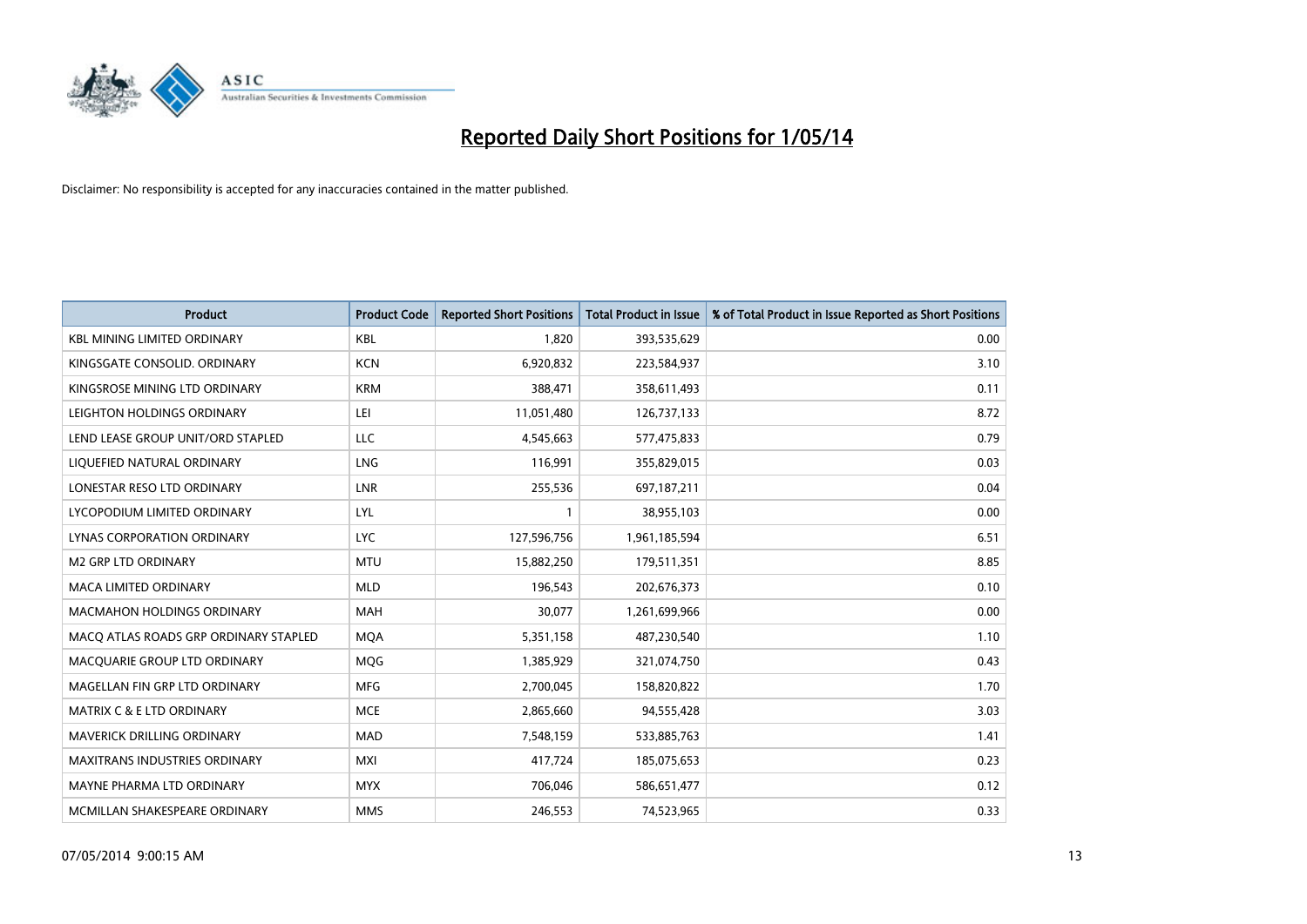

| <b>Product</b>                    | <b>Product Code</b> | <b>Reported Short Positions</b> | <b>Total Product in Issue</b> | % of Total Product in Issue Reported as Short Positions |
|-----------------------------------|---------------------|---------------------------------|-------------------------------|---------------------------------------------------------|
| MCPHERSON'S LTD ORDINARY          | <b>MCP</b>          | 166,612                         | 95,434,645                    | 0.17                                                    |
| MEDUSA MINING LTD ORDINARY        | MML                 | 4,942,673                       | 207,794,301                   | 2.38                                                    |
| MELBOURNE IT LIMITED ORDINARY     | <b>MLB</b>          | 919                             | 92,944,392                    | 0.00                                                    |
| <b>MERMAID MARINE ORDINARY</b>    | <b>MRM</b>          | 6,407,142                       | 366,741,299                   | 1.75                                                    |
| MESOBLAST LIMITED ORDINARY        | <b>MSB</b>          | 22,288,944                      | 321,210,394                   | 6.94                                                    |
| METALS X LIMITED ORDINARY         | <b>MLX</b>          | 736,669                         | 1,655,386,110                 | 0.04                                                    |
| METCASH LIMITED ORDINARY          | <b>MTS</b>          | 100,531,466                     | 888,338,048                   | 11.32                                                   |
| MIGHTY RIVER POWER ORDINARY       | <b>MYT</b>          | 3,675,626                       | 1,400,012,517                 | 0.26                                                    |
| MINCOR RESOURCES NL ORDINARY      | <b>MCR</b>          | 63,844                          | 188,208,274                   | 0.03                                                    |
| MINERAL DEPOSITS ORDINARY         | <b>MDL</b>          | 612,132                         | 103,538,786                   | 0.59                                                    |
| MINERAL RESOURCES. ORDINARY       | <b>MIN</b>          | 5,498,915                       | 186,556,246                   | 2.95                                                    |
| MINT WIRELESS ORDINARY            | <b>MNW</b>          | 1,117,544                       | 407,372,395                   | 0.27                                                    |
| MIRABELA NICKEL LTD ORDINARY      | <b>MBN</b>          | 18,855,648                      | 876,801,147                   | 2.15                                                    |
| MIRVAC GROUP STAPLED SECURITIES   | <b>MGR</b>          | 1,962,242                       | 3,692,279,772                 | 0.05                                                    |
| MOLOPO ENERGY LTD ORDINARY        | <b>MPO</b>          | 243,667                         | 247,275,840                   | 0.10                                                    |
| MONADELPHOUS GROUP ORDINARY       | <b>MND</b>          | 11,751,189                      | 92,679,570                    | 12.68                                                   |
| MORTGAGE CHOICE LTD ORDINARY      | <b>MOC</b>          | 1,923                           | 123,780,387                   | 0.00                                                    |
| <b>MOUNT GIBSON IRON ORDINARY</b> | <b>MGX</b>          | 13,094,190                      | 1,090,584,232                 | 1.20                                                    |
| MULTIPLEX SITES SITES             | <b>MXUPA</b>        | 1,670                           | 4,500,000                     | 0.04                                                    |
| MURCHISON METALS LTD ORDINARY     | <b>MMX</b>          | 215,291                         | 450,497,346                   | 0.05                                                    |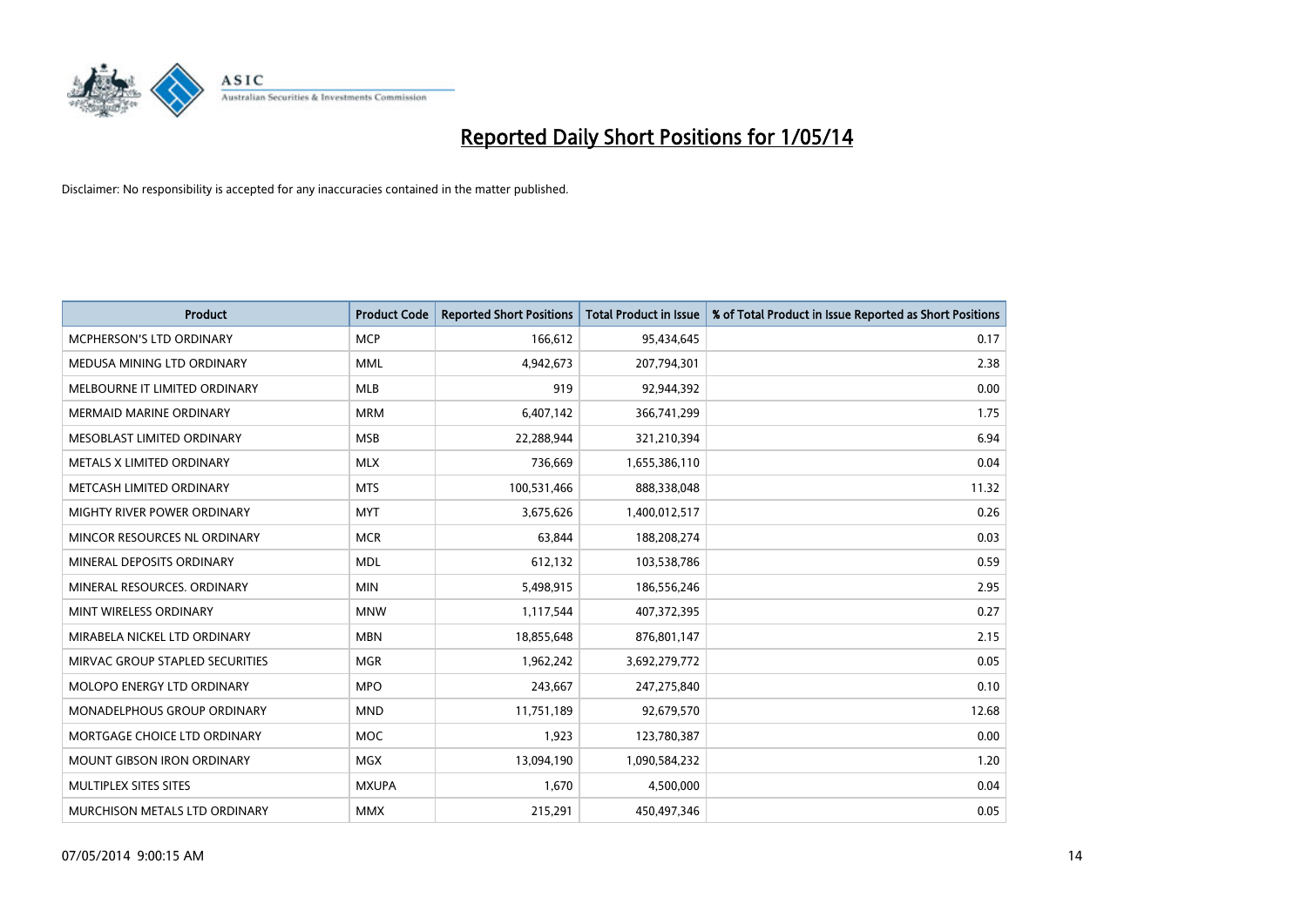

| <b>Product</b>                    | <b>Product Code</b> | <b>Reported Short Positions</b> | <b>Total Product in Issue</b> | % of Total Product in Issue Reported as Short Positions |
|-----------------------------------|---------------------|---------------------------------|-------------------------------|---------------------------------------------------------|
| <b>MYER HOLDINGS LTD ORDINARY</b> | <b>MYR</b>          | 65,296,638                      | 585,684,551                   | 11.15                                                   |
| NANOSONICS LIMITED ORDINARY       | <b>NAN</b>          | 443,539                         | 263,798,826                   | 0.17                                                    |
| NATIONAL AUST, BANK ORDINARY      | <b>NAB</b>          | 8,120,386                       | 2,353,771,760                 | 0.34                                                    |
| NATIONAL STORAGE STAPLED          | <b>NSR</b>          | 428,289                         | 244,897,097                   | 0.17                                                    |
| NAVITAS LIMITED ORDINARY          | <b>NVT</b>          | 3,238,894                       | 375,712,581                   | 0.86                                                    |
| NEARMAP LTD ORDINARY              | <b>NEA</b>          | 62,274                          | 337,346,101                   | 0.02                                                    |
| NEON ENERGY LIMITED ORDINARY      | <b>NEN</b>          | 140,474                         | 553,037,848                   | 0.03                                                    |
| NEW HOPE CORPORATION ORDINARY     | <b>NHC</b>          | 1,071,847                       | 830,933,112                   | 0.13                                                    |
| NEWCREST MINING ORDINARY          | <b>NCM</b>          | 8,282,627                       | 766,510,971                   | 1.08                                                    |
| NEWS CORP A NON-VOTING CDI        | <b>NWSLV</b>        | 408,120                         | 3,115,091                     | 13.10                                                   |
| NEWS CORP B VOTING CDI            | <b>NWS</b>          | 2,348,123                       | 20,237,280                    | 11.60                                                   |
| NEWSAT LIMITED ORDINARY           | <b>NWT</b>          | 6,195,150                       | 612,199,841                   | 1.01                                                    |
| NEXTDC LIMITED ORDINARY           | <b>NXT</b>          | 11,693,657                      | 193,154,486                   | 6.05                                                    |
| NEXUS ENERGY LIMITED ORDINARY     | <b>NXS</b>          | 1,462,101                       | 1,330,219,459                 | 0.11                                                    |
| NIB HOLDINGS LIMITED ORDINARY     | <b>NHF</b>          | 3,385,148                       | 439,004,182                   | 0.77                                                    |
| NICK SCALI LIMITED ORDINARY       | <b>NCK</b>          |                                 | 81,000,000                    | 0.00                                                    |
| NIDO PETROLEUM ORDINARY           | <b>NDO</b>          | 47,402                          | 2,048,317,635                 | 0.00                                                    |
| NINE ENTERTAINMENT ORDINARY       | <b>NEC</b>          | 11,202,646                      | 940,295,023                   | 1.19                                                    |
| NOBLE MINERAL RES ORDINARY        | <b>NMG</b>          | 2,365,726                       | 666,397,952                   | 0.36                                                    |
| NORTHERN IRON LTD ORDINARY        | <b>NFE</b>          | 11,392                          | 484,405,314                   | 0.00                                                    |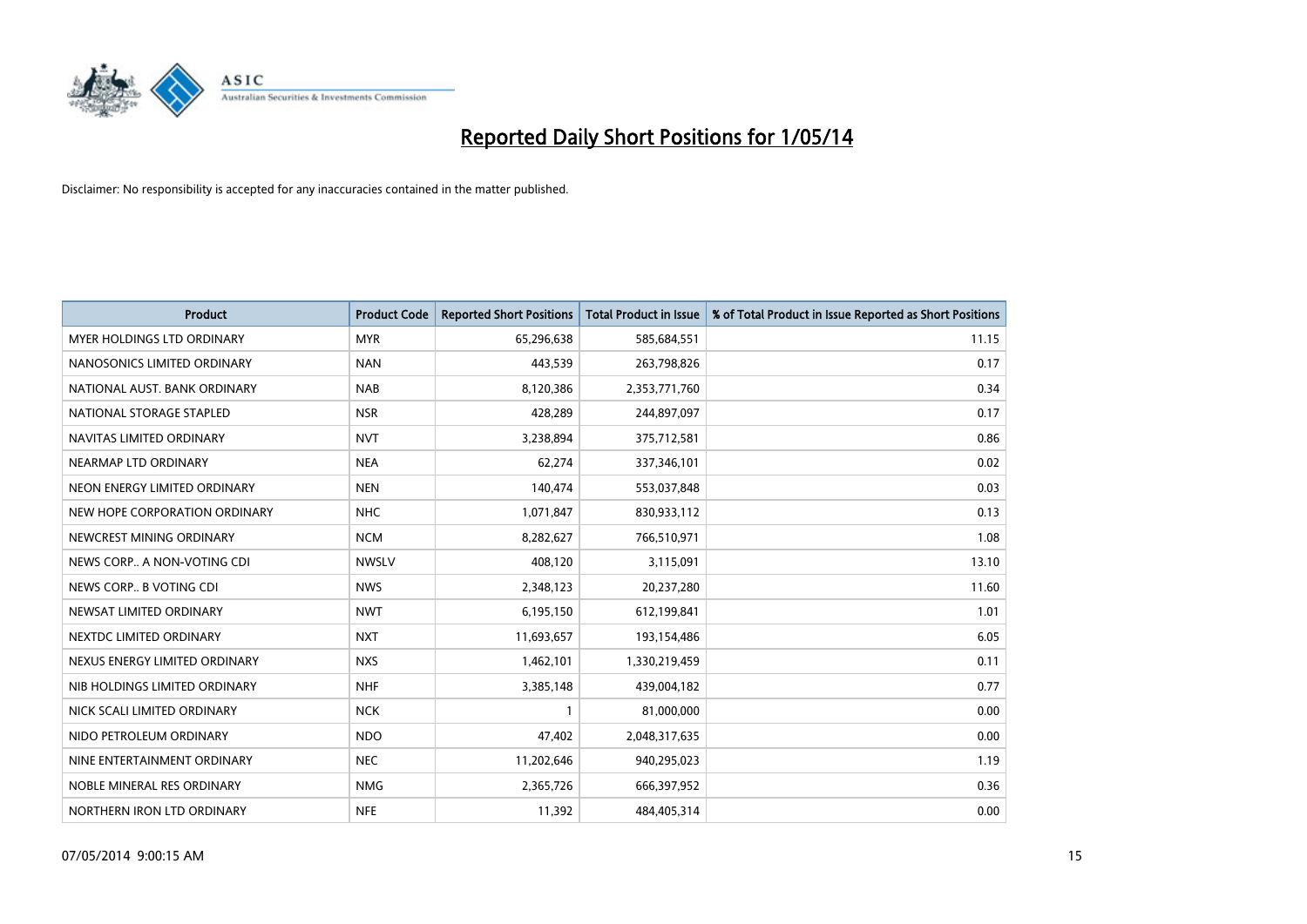

| <b>Product</b>                        | <b>Product Code</b> | <b>Reported Short Positions</b> | <b>Total Product in Issue</b> | % of Total Product in Issue Reported as Short Positions |
|---------------------------------------|---------------------|---------------------------------|-------------------------------|---------------------------------------------------------|
| NORTHERN STAR ORDINARY                | <b>NST</b>          | 1,466,428                       | 578,591,915                   | 0.25                                                    |
| NOVOGEN LIMITED ORDINARY              | <b>NRT</b>          | 75,693                          | 168,557,834                   | 0.04                                                    |
| NRW HOLDINGS LIMITED ORDINARY         | <b>NWH</b>          | 12,694,411                      | 278,888,011                   | 4.55                                                    |
| NUCOAL RESOURCES LTD ORDINARY         | <b>NCR</b>          | $\mathbf{1}$                    | 768,612,354                   | 0.00                                                    |
| NUFARM LIMITED ORDINARY               | <b>NUF</b>          | 16,826,540                      | 263,725,895                   | 6.38                                                    |
| <b>OAKTON LIMITED ORDINARY</b>        | <b>OKN</b>          | 16,740                          | 89,990,235                    | 0.02                                                    |
| OBI LIMITED ORDINARY                  | OBI                 | 40,000                          | 1,436,125,342                 | 0.00                                                    |
| OCEANAGOLD CORP. CHESS DEPOSITARY INT | <b>OGC</b>          | 3,105,662                       | 300,567,377                   | 1.03                                                    |
| OCEANIA CAPITAL LTD ORDINARY          | <b>OCP</b>          | 1                               | 35,307,209                    | 0.00                                                    |
| OIL SEARCH LTD ORDINARY               | OSH                 | 9,445,731                       | 1,496,692,453                 | 0.63                                                    |
| OM HOLDINGS LIMITED ORDINARY          | OMH                 | 1,862,997                       | 733,423,337                   | 0.25                                                    |
| ORICA LIMITED ORDINARY                | ORI                 | 6,762,125                       | 370,924,362                   | 1.82                                                    |
| ORIGIN ENERGY ORDINARY                | <b>ORG</b>          | 6,750,243                       | 1,103,645,753                 | 0.61                                                    |
| OROCOBRE LIMITED ORDINARY             | <b>ORE</b>          | 2,179,892                       | 132,041,911                   | 1.65                                                    |
| ORORA LIMITED ORDINARY                | <b>ORA</b>          | 1,467,059                       | 1,206,684,923                 | 0.12                                                    |
| OROTONGROUP LIMITED ORDINARY          | ORL                 | 180,214                         | 40,880,902                    | 0.44                                                    |
| OZ MINERALS ORDINARY                  | OZL                 | 11,862,808                      | 303,470,022                   | 3.91                                                    |
| OZFOREX GROUP LTD ORDINARY            | <b>OFX</b>          | 4,666,640                       | 240,000,000                   | 1.94                                                    |
| <b>PACIFIC BRANDS ORDINARY</b>        | <b>PBG</b>          | 14,724,007                      | 917,226,291                   | 1.61                                                    |
| PACT GROUP HLDGS LTD ORDINARY         | PGH                 | 3,280,484                       | 294,097,961                   | 1.12                                                    |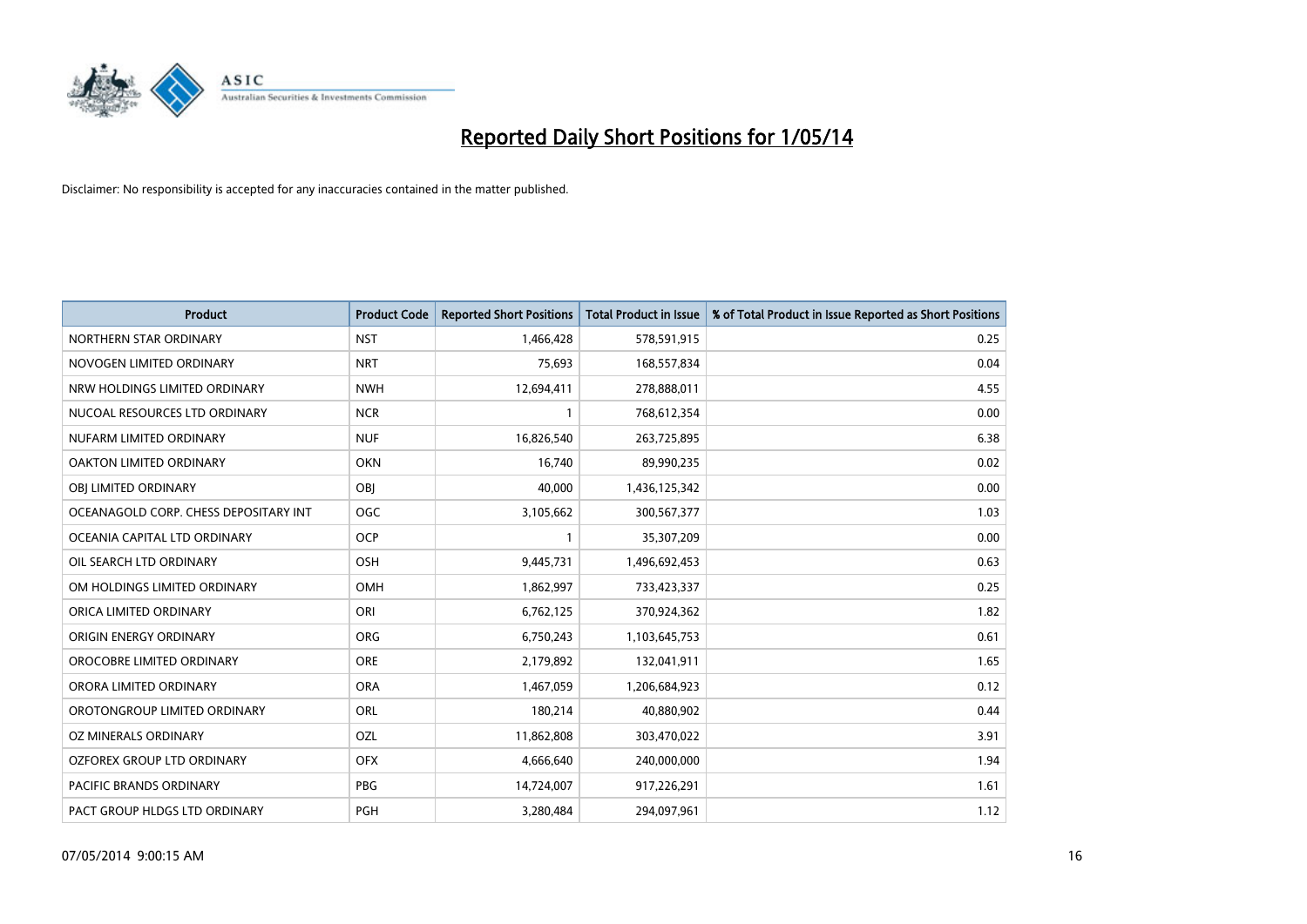

| <b>Product</b>                | <b>Product Code</b> | <b>Reported Short Positions</b> | <b>Total Product in Issue</b> | % of Total Product in Issue Reported as Short Positions |
|-------------------------------|---------------------|---------------------------------|-------------------------------|---------------------------------------------------------|
| PALADIN ENERGY LTD ORDINARY   | <b>PDN</b>          | 91,222,658                      | 964,367,284                   | 9.46                                                    |
| PANAUST LIMITED ORDINARY      | <b>PNA</b>          | 4,098,358                       | 635,580,654                   | 0.64                                                    |
| PANORAMIC RESOURCES ORDINARY  | PAN                 | 513,472                         | 322,275,824                   | 0.16                                                    |
| PANTERRA GOLD LTD ORDINARY    | PGI                 | $\mathbf{1}$                    | 772,781,012                   | 0.00                                                    |
| PAPERLINX LIMITED ORDINARY    | <b>PPX</b>          | 44,770                          | 665,181,261                   | 0.01                                                    |
| PAPILLON RES LTD ORDINARY     | <b>PIR</b>          | 11,709,232                      | 341,494,210                   | 3.43                                                    |
| PATTIES FOODS LTD ORDINARY    | PFL                 | $\mathbf{1}$                    | 139,144,338                   | 0.00                                                    |
| PEAK RESOURCES ORDINARY       | <b>PEK</b>          | 200,000                         | 279,117,502                   | 0.07                                                    |
| PEET LIMITED ORDINARY         | <b>PPC</b>          | 325,683                         | 433,389,348                   | 0.08                                                    |
| PERPETUAL LIMITED ORDINARY    | <b>PPT</b>          | 1,269,988                       | 46,574,426                    | 2.73                                                    |
| PERSEUS MINING LTD ORDINARY   | PRU                 | 17,221,487                      | 526,656,401                   | 3.27                                                    |
| PHARMAXIS LTD ORDINARY        | <b>PXS</b>          | 408,118                         | 309,514,849                   | 0.13                                                    |
| PIONEER CREDIT LTD ORDINARY   | <b>PNC</b>          | 100,000                         | 45,373,990                    | 0.22                                                    |
| PLATINUM ASSET ORDINARY       | <b>PTM</b>          | 432,888                         | 580,283,095                   | 0.07                                                    |
| PLATINUM AUSTRALIA ORDINARY   | <b>PLA</b>          | 836,127                         | 504,968,043                   | 0.17                                                    |
| PLATINUM CAPITAL LTD ORDINARY | <b>PMC</b>          | 5,675                           | 231,071,933                   | 0.00                                                    |
| PMP LIMITED ORDINARY          | <b>PMP</b>          | 1,577,372                       | 323,781,124                   | 0.49                                                    |
| PRANA BIOTECHNOLOGY ORDINARY  | PBT                 | 922,479                         | 488,646,960                   | 0.19                                                    |
| PREMIER INVESTMENTS ORDINARY  | <b>PMV</b>          | 145,862                         | 155,314,874                   | 0.09                                                    |
| PRIMA BIOMED LTD ORDINARY     | <b>PRR</b>          | 764,324                         | 1,228,709,341                 | 0.06                                                    |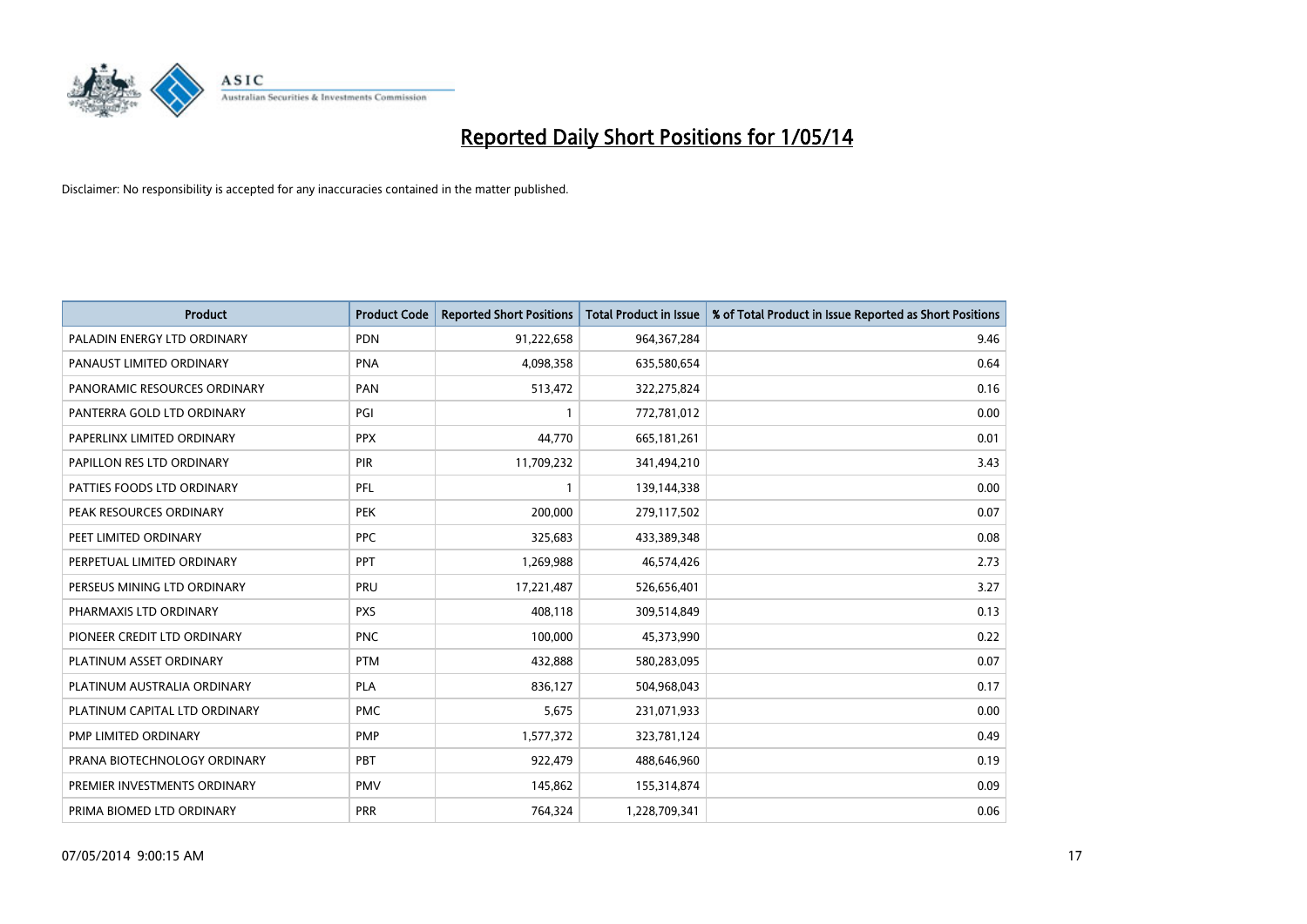

| <b>Product</b>                      | <b>Product Code</b> | <b>Reported Short Positions</b> | <b>Total Product in Issue</b> | % of Total Product in Issue Reported as Short Positions |
|-------------------------------------|---------------------|---------------------------------|-------------------------------|---------------------------------------------------------|
| PRIMARY HEALTH CARE ORDINARY        | <b>PRY</b>          | 14,407,216                      | 505,659,944                   | 2.85                                                    |
| PRIME MEDIA GRP LTD ORDINARY        | PRT                 | 1,568,045                       | 366,330,303                   | 0.43                                                    |
| PROGRAMMED ORDINARY                 | <b>PRG</b>          | 79,765                          | 118,253,992                   | 0.07                                                    |
| PURA VIDA ENERGY NL ORDINARY        | <b>PVD</b>          | 36,537                          | 127,168,198                   | 0.03                                                    |
| OANTAS AIRWAYS ORDINARY             | QAN                 | 68,799,481                      | 2,196,330,250                 | 3.13                                                    |
| OBE INSURANCE GROUP ORDINARY        | <b>OBE</b>          | 17,002,108                      | 1,253,883,293                 | 1.36                                                    |
| ORXPHARMA LTD ORDINARY              | <b>QRX</b>          | 30,000                          | 164,190,969                   | 0.02                                                    |
| <b>QUBE HOLDINGS LTD ORDINARY</b>   | <b>QUB</b>          | 28,783,002                      | 1,028,551,156                 | 2.80                                                    |
| RAMELIUS RESOURCES ORDINARY         | <b>RMS</b>          | 12,734                          | 365,740,380                   | 0.00                                                    |
| RAMSAY HEALTH CARE ORDINARY         | <b>RHC</b>          | 1,404,889                       | 202,081,252                   | 0.70                                                    |
| RCG CORPORATION LTD ORDINARY        | <b>RCG</b>          | 125,147                         | 263,808,625                   | 0.05                                                    |
| <b>RCR TOMLINSON ORDINARY</b>       | <b>RCR</b>          | 291,425                         | 136,989,238                   | 0.21                                                    |
| <b>REA GROUP ORDINARY</b>           | <b>REA</b>          | 1,227,318                       | 131,714,699                   | 0.93                                                    |
| <b>RECALL HOLDINGS LTD ORDINARY</b> | <b>REC</b>          | 2,636,376                       | 312,836,448                   | 0.84                                                    |
| <b>RECKON LIMITED ORDINARY</b>      | <b>RKN</b>          | 1,439,939                       | 126,913,066                   | 1.13                                                    |
| RED 5 LIMITED ORDINARY              | <b>RED</b>          | 104,053                         | 759,451,008                   | 0.01                                                    |
| RED FORK ENERGY ORDINARY            | <b>RFE</b>          | 2,397,668                       | 501,051,719                   | 0.48                                                    |
| REDBANK ENERGY LTD ORDINARY         | AEJ                 | 13                              | 786,287                       | 0.00                                                    |
| <b>REED RESOURCES LTD ORDINARY</b>  | <b>RDR</b>          | 1,015                           | 523,453,895                   | 0.00                                                    |
| REGIS RESOURCES ORDINARY            | <b>RRL</b>          | 26,436,020                      | 499,744,095                   | 5.29                                                    |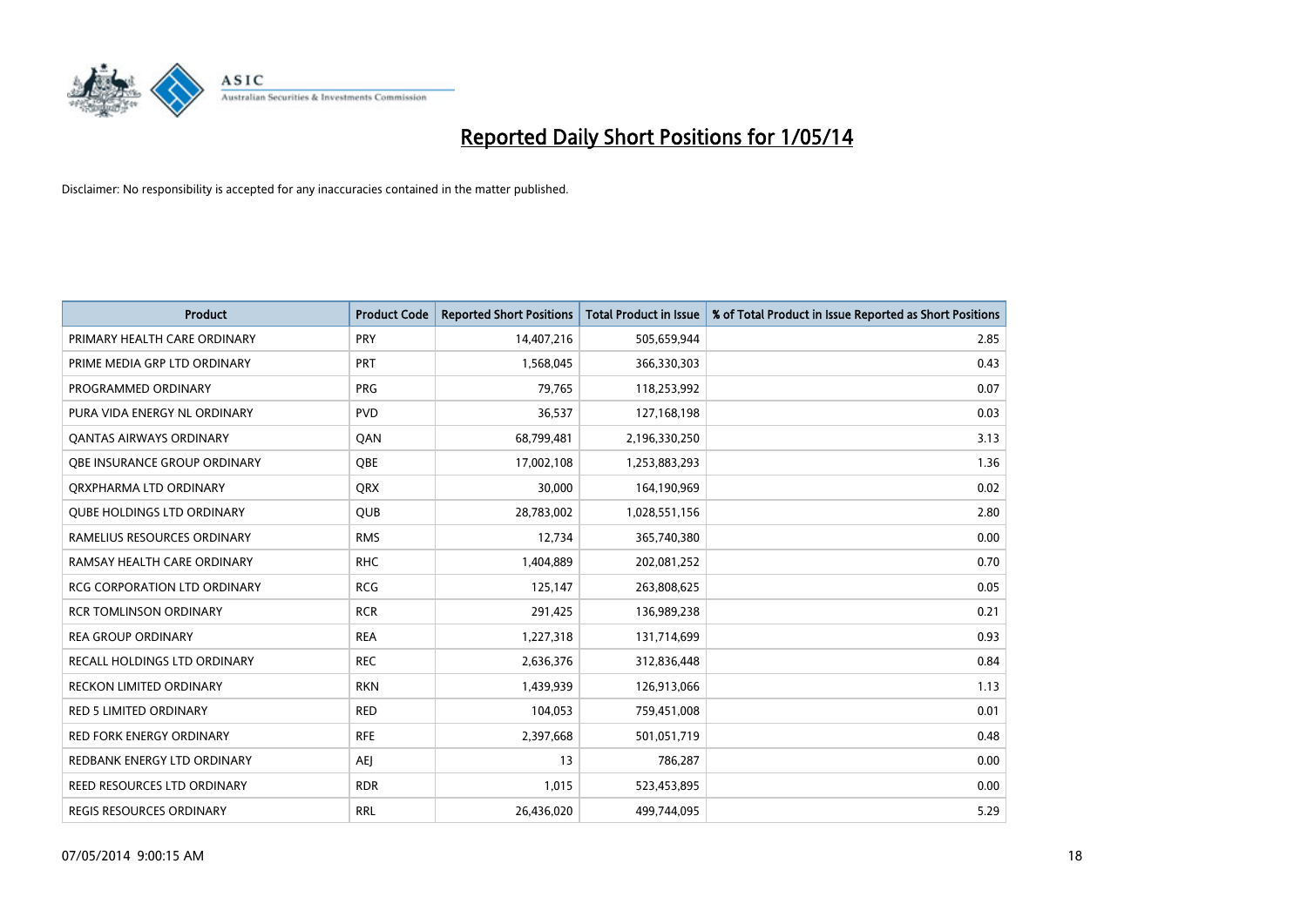

| <b>Product</b>                        | <b>Product Code</b> | <b>Reported Short Positions</b> | <b>Total Product in Issue</b> | % of Total Product in Issue Reported as Short Positions |
|---------------------------------------|---------------------|---------------------------------|-------------------------------|---------------------------------------------------------|
| RESMED INC CDI 10:1                   | <b>RMD</b>          | 35,664,708                      | 1,415,926,590                 | 2.52                                                    |
| RESOLUTE MINING ORDINARY              | <b>RSG</b>          | 12,023,326                      | 641,189,223                   | 1.88                                                    |
| RESOURCE GENERATION ORDINARY          | <b>RES</b>          | 1,220                           | 581,380,338                   | 0.00                                                    |
| RETAIL FOOD GROUP ORDINARY            | <b>RFG</b>          | 4,769,771                       | 144,868,508                   | 3.29                                                    |
| REX MINERALS LIMITED ORDINARY         | <b>RXM</b>          | 660,804                         | 220,519,784                   | 0.30                                                    |
| RIO TINTO LIMITED ORDINARY            | <b>RIO</b>          | 2,826,629                       | 435,758,720                   | 0.65                                                    |
| ROC OIL COMPANY ORDINARY              | <b>ROC</b>          | 2,206,227                       | 687,618,400                   | 0.32                                                    |
| ROYAL WOLF HOLDINGS ORDINARY          | <b>RWH</b>          | 192,532                         | 100,387,052                   | 0.19                                                    |
| RUNGEPINCOCKMINARCO ORDINARY          | <b>RUL</b>          | 32,000                          | 141,358,550                   | 0.02                                                    |
| <b>RURALCO HOLDINGS ORDINARY</b>      | <b>RHL</b>          | 1,000                           | 77,291,069                    | 0.00                                                    |
| RXP SERVICES LTD ORDINARY             | <b>RXP</b>          | 57,000                          | 133,028,367                   | 0.04                                                    |
| SAI GLOBAL LIMITED ORDINARY           | SAI                 | 11,155,598                      | 210,793,906                   | 5.29                                                    |
| SALMAT LIMITED ORDINARY               | <b>SLM</b>          | 54                              | 159,812,799                   | 0.00                                                    |
| SAMSON OIL & GAS LTD ORDINARY         | SSN                 | 16,522,000                      | 2,837,738,013                 | 0.58                                                    |
| SANDFIRE RESOURCES ORDINARY           | <b>SFR</b>          | 931,890                         | 155,640,968                   | 0.60                                                    |
| <b>SANTOS LTD ORDINARY</b>            | <b>STO</b>          | 6,916,773                       | 975,314,977                   | 0.71                                                    |
| SARACEN MINERAL ORDINARY              | <b>SAR</b>          | 333,301                         | 792,784,738                   | 0.04                                                    |
| SCA PROPERTY GROUP STAPLED SECURITIES | <b>SCP</b>          | 43,962,631                      | 648,628,320                   | 6.78                                                    |
| SEDGMAN LIMITED ORDINARY              | <b>SDM</b>          | 218,335                         | 227,059,277                   | 0.10                                                    |
| SEEK LIMITED ORDINARY                 | <b>SEK</b>          | 9,541,921                       | 340,384,875                   | 2.80                                                    |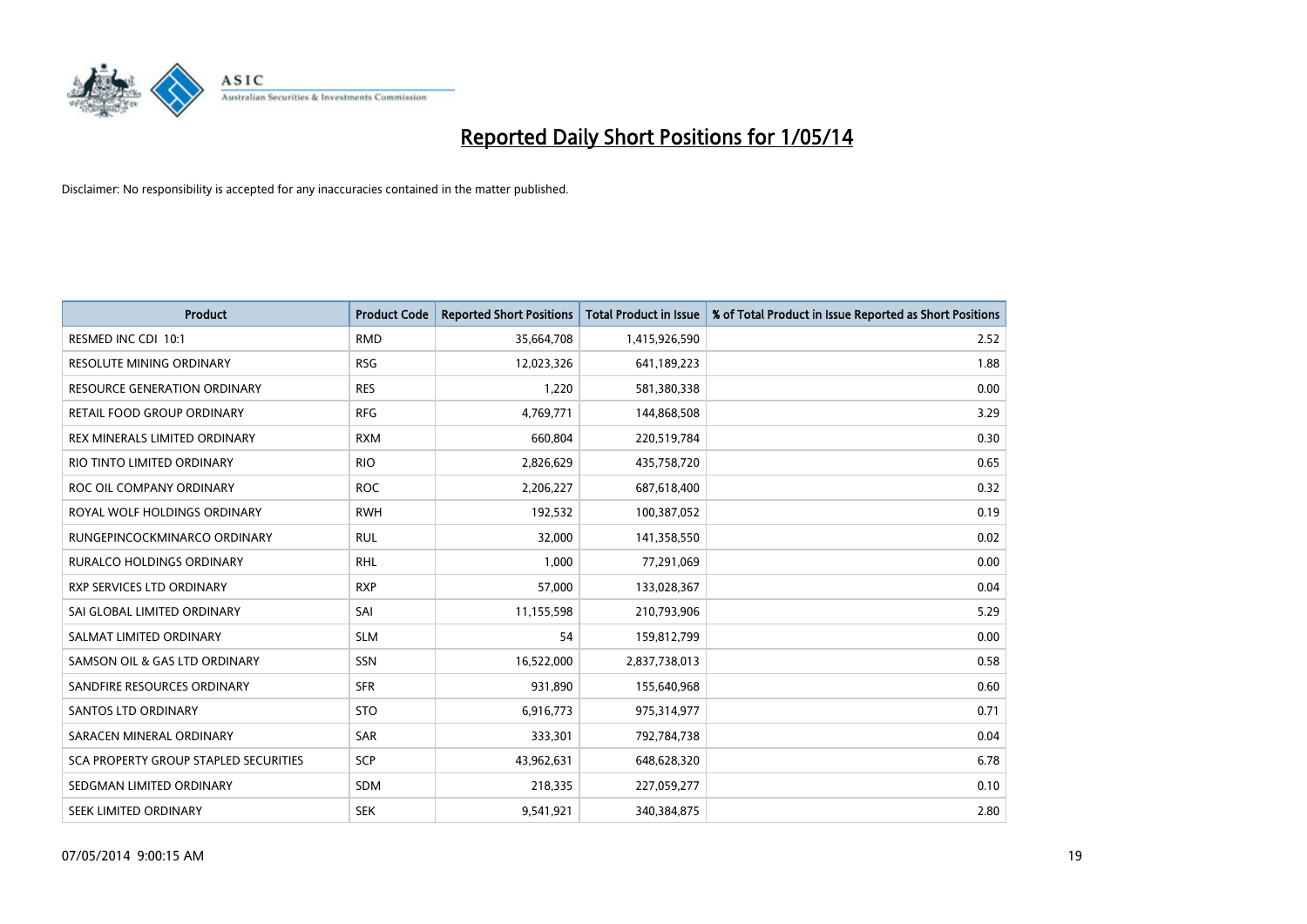

| <b>Product</b>                           | <b>Product Code</b> | <b>Reported Short Positions</b> | <b>Total Product in Issue</b> | % of Total Product in Issue Reported as Short Positions |
|------------------------------------------|---------------------|---------------------------------|-------------------------------|---------------------------------------------------------|
| SELECT HARVESTS ORDINARY                 | SHV                 | 19,839                          | 57,815,720                    | 0.03                                                    |
| SENEX ENERGY LIMITED ORDINARY            | <b>SXY</b>          | 7,374,046                       | 1,145,058,917                 | 0.64                                                    |
| SERVCORP LIMITED ORDINARY                | SRV                 | 34,300                          | 98,432,275                    | 0.03                                                    |
| SERVICE STREAM DEFERRED                  | <b>SSMN</b>         | 5                               | 59,444,285                    | 0.00                                                    |
| SEVEN GROUP HOLDINGS ORDINARY            | <b>SVW</b>          | 91,393                          | 306,285,823                   | 0.03                                                    |
| SEVEN WEST MEDIA LTD ORDINARY            | <b>SWM</b>          | 6,013,596                       | 999,160,872                   | 0.60                                                    |
| SG FLEET GROUP LTD ORDINARY              | <b>SGF</b>          | 7,694                           | 242,691,826                   | 0.00                                                    |
| SIGMA PHARMACEUTICAL ORDINARY            | <b>SIP</b>          | 12,012,459                      | 1,125,026,719                 | 1.07                                                    |
| SILEX SYSTEMS ORDINARY                   | <b>SLX</b>          | 2,873,185                       | 170,367,734                   | 1.69                                                    |
| SILVER CHEF LIMITED ORDINARY             | SIV                 | 122,271                         | 29,333,629                    | 0.42                                                    |
| SILVER LAKE RESOURCE ORDINARY            | <b>SLR</b>          | 24,397,426                      | 503,233,971                   | 4.85                                                    |
| SIMS METAL MGMT LTD ORDINARY             | SGM                 | 12,477,014                      | 204,468,597                   | 6.10                                                    |
| SINGAPORE TELECOMM. CHESS DEPOSITARY INT | SGT                 | 9,997,016                       | 149,099,508                   | 6.70                                                    |
| SINO GAS ENERGY ORDINARY                 | SEH                 | 2,249,565                       | 1,530,457,040                 | 0.15                                                    |
| SIRIUS RESOURCES NL ORDINARY             | <b>SIR</b>          | 11,736,622                      | 261,980,167                   | 4.48                                                    |
| SIRTEX MEDICAL ORDINARY                  | <b>SRX</b>          | 25,020                          | 56,108,439                    | 0.04                                                    |
| SKILLED GROUP LTD ORDINARY               | <b>SKE</b>          | 2,039,375                       | 235,254,496                   | 0.87                                                    |
| <b>SKY NETWORK ORDINARY</b>              | <b>SKT</b>          | 72,134                          | 389,139,785                   | 0.02                                                    |
| SKYCITY ENT GRP LTD ORDINARY             | <b>SKC</b>          | 266,817                         | 582,088,094                   | 0.05                                                    |
| <b>SLATER &amp; GORDON ORDINARY</b>      | SGH                 | 5,735,735                       | 204,338,625                   | 2.81                                                    |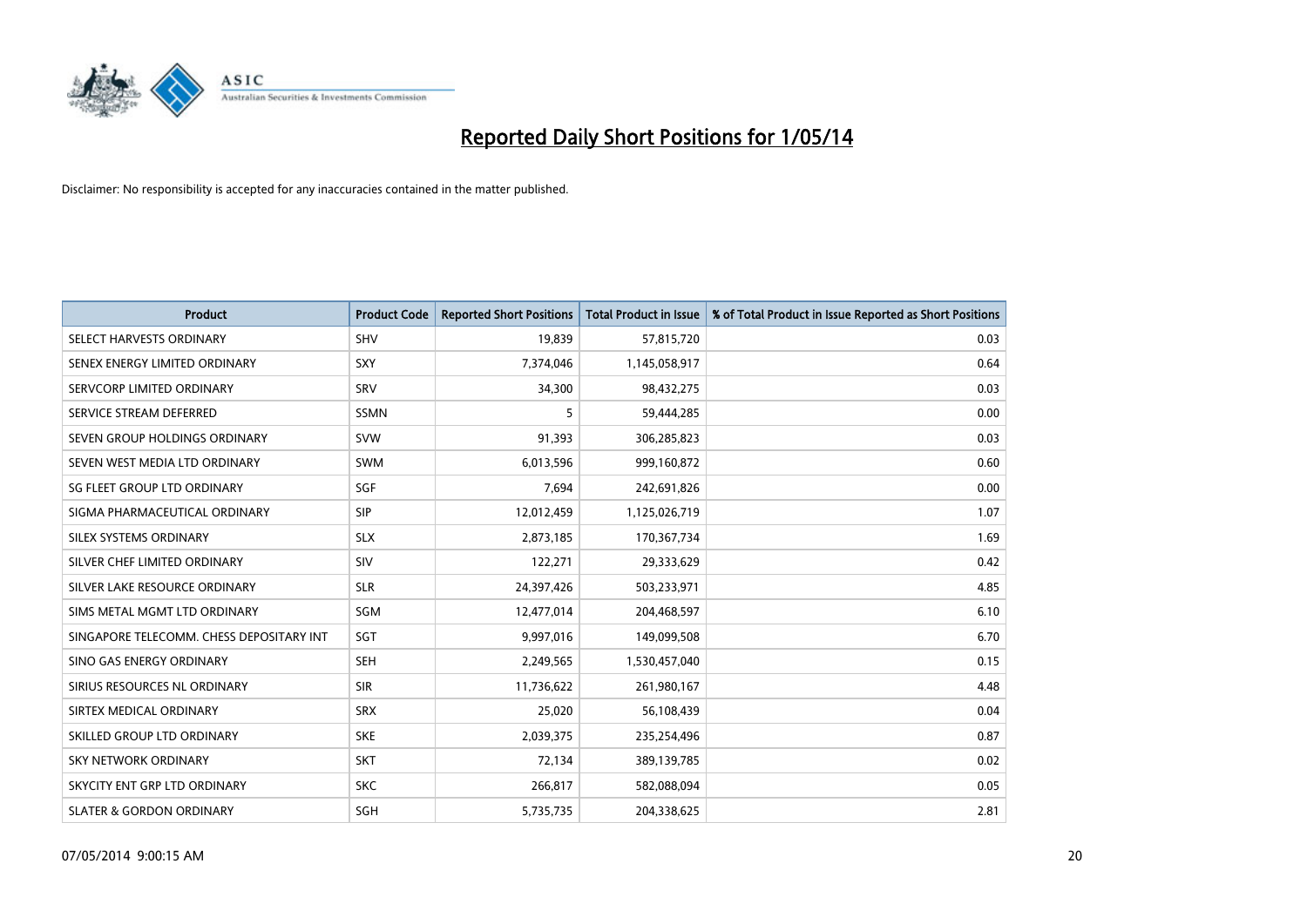

| <b>Product</b>                           | <b>Product Code</b> | <b>Reported Short Positions</b> | <b>Total Product in Issue</b> | % of Total Product in Issue Reported as Short Positions |
|------------------------------------------|---------------------|---------------------------------|-------------------------------|---------------------------------------------------------|
| SMS MANAGEMENT, ORDINARY                 | <b>SMX</b>          | 2,155,305                       | 70,099,763                    | 3.07                                                    |
| SONIC HEALTHCARE ORDINARY                | <b>SHL</b>          | 4,253,550                       | 400,811,556                   | 1.06                                                    |
| SOUL PATTINSON (W.H) ORDINARY            | SOL                 | 9,200                           | 239,395,320                   | 0.00                                                    |
| SOUTH BOULDER MINES ORDINARY             | <b>STB</b>          | 1                               | 128,977,826                   | 0.00                                                    |
| SP AUSNET STAPLED SECURITIES             | <b>SPN</b>          | 65,919,945                      | 3,386,607,080                 | 1.95                                                    |
| SPARK INFRASTRUCTURE STAPLED US PROHIBT. | SKI                 | 38,632,856                      | 1,326,734,264                 | 2.91                                                    |
| SPDR 200 FUND ETF UNITS                  | <b>STW</b>          | 79,700                          | 45,026,368                    | 0.18                                                    |
| SPDR 200 RESOURCES ETF UNITS             | <b>OZR</b>          | 6,993                           | 1,601,962                     | 0.44                                                    |
|                                          |                     |                                 |                               |                                                         |
| SPDR SMALL ORDS ETF UNITS                | SSO                 | 124,448                         | 801,304                       | 15.53                                                   |
| SPECIALTY FASHION ORDINARY               | <b>SFH</b>          | 76                              | 192,236,121                   | 0.00                                                    |
| ST BARBARA LIMITED ORDINARY              | <b>SBM</b>          | 28,080,382                      | 488,074,077                   | 5.75                                                    |
| STARPHARMA HOLDINGS ORDINARY             | <b>SPL</b>          | 15,384,205                      | 284,664,680                   | 5.40                                                    |
| STEADFAST GROUP LTD ORDINARY             | <b>SDF</b>          | 1,725,662                       | 501,638,307                   | 0.34                                                    |
| STH CRS ELECT ENGNR ORDINARY             | <b>SXE</b>          | 19,573                          | 161,523,130                   | 0.01                                                    |
| STHN CROSS MEDIA ORDINARY                | SXL                 | 17,698,043                      | 705,246,986                   | 2.51                                                    |
| STOCKLAND UNITS/ORD STAPLED              | SGP                 | 17,382,653                      | 2,326,978,560                 | 0.75                                                    |
| STRAITS RES LTD. ORDINARY                | <b>SRQ</b>          | 28,747                          | 1,217,730,293                 | 0.00                                                    |
| STW COMMUNICATIONS ORDINARY              | SGN                 | 1,189,784                       | 403,828,512                   | 0.29                                                    |
| SUNCORP GROUP LTD ORDINARY               | <b>SUN</b>          | 10,751,955                      | 1,286,600,980                 | 0.84                                                    |
| SUNDANCE ENERGY ORDINARY                 | <b>SEA</b>          | 12,794,482                      | 547,384,195                   | 2.34                                                    |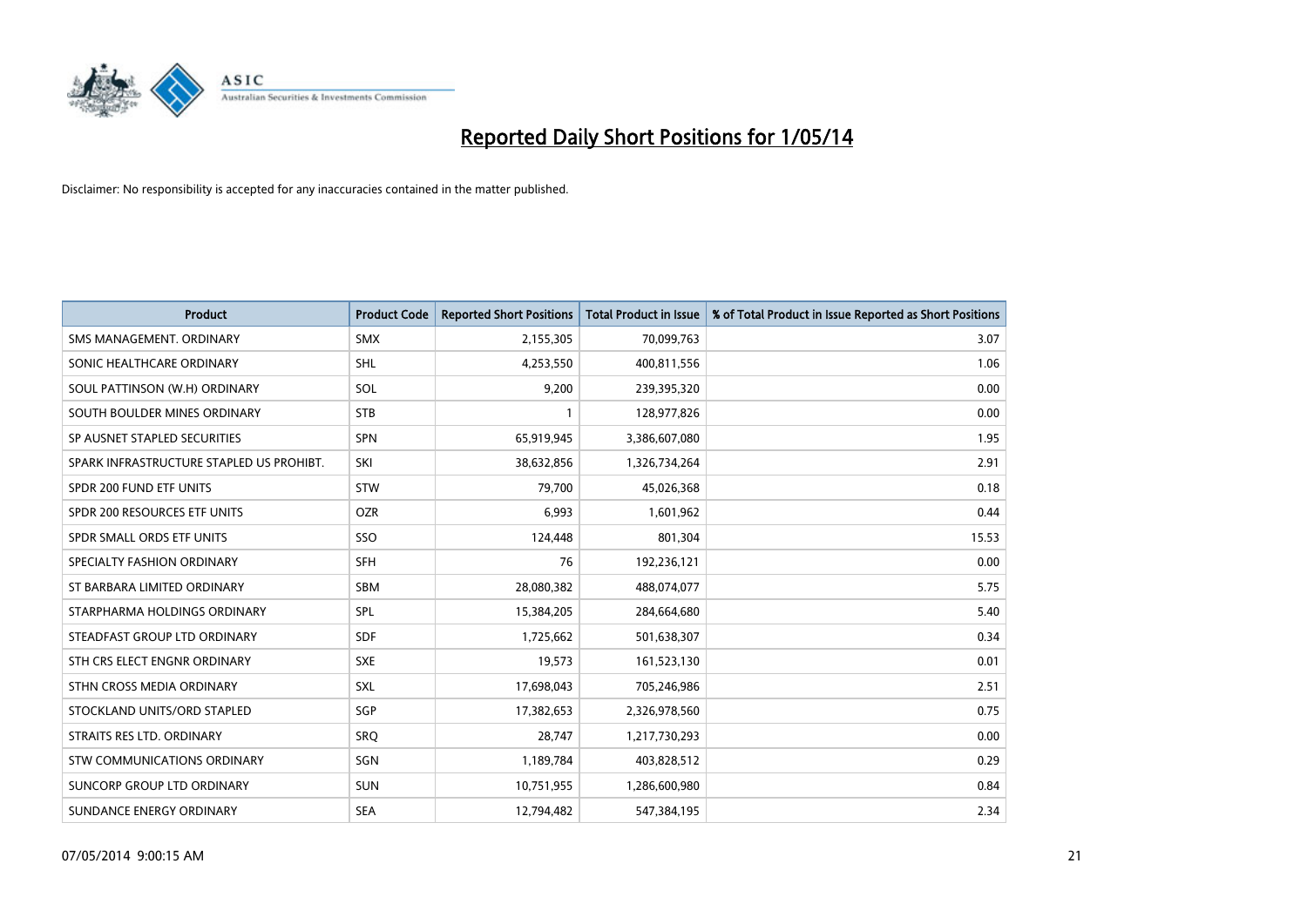

| <b>Product</b>                   | <b>Product Code</b> | <b>Reported Short Positions</b> | <b>Total Product in Issue</b> | % of Total Product in Issue Reported as Short Positions |
|----------------------------------|---------------------|---------------------------------|-------------------------------|---------------------------------------------------------|
| SUNDANCE RESOURCES ORDINARY      | <b>SDL</b>          | 86,972,576                      | 3,079,369,367                 | 2.82                                                    |
| SUNLAND GROUP LTD ORDINARY       | <b>SDG</b>          | 95,626                          | 181,710,087                   | 0.05                                                    |
| SUPER RET REP LTD ORDINARY       | SUL                 | 3,416,650                       | 196,731,620                   | 1.74                                                    |
| SYD AIRPORT STAPLED US PROHIBIT. | SYD                 | 13,593,826                      | 2,216,216,041                 | 0.61                                                    |
| SYRAH RESOURCES ORDINARY         | <b>SYR</b>          | 5,925,275                       | 162,475,614                   | 3.65                                                    |
| TABCORP HOLDINGS LTD ORDINARY    | <b>TAH</b>          | 17,239,590                      | 762,954,019                   | 2.26                                                    |
| TANAMI GOLD NL ORDINARY          | <b>TAM</b>          | -1                              | 1,175,097,046                 | 0.00                                                    |
| TAP OIL LIMITED ORDINARY         | <b>TAP</b>          | 34,591                          | 242,237,221                   | 0.01                                                    |
| TASSAL GROUP LIMITED ORDINARY    | <b>TGR</b>          | 159,078                         | 146,507,029                   | 0.11                                                    |
| <b>TATTS GROUP LTD ORDINARY</b>  | <b>TTS</b>          | 11,411,860                      | 1,434,447,341                 | 0.80                                                    |
| <b>TECHNOLOGY ONE ORDINARY</b>   | <b>TNE</b>          | 330,241                         | 307,751,455                   | 0.11                                                    |
| TELECOM CORPORATION ORDINARY     | <b>TEL</b>          | 8,754,623                       | 1,828,530,844                 | 0.48                                                    |
| TELSTRA CORPORATION, ORDINARY    | <b>TLS</b>          | 21,822,817                      | 12,443,074,357                | 0.18                                                    |
| TEN NETWORK HOLDINGS ORDINARY    | <b>TEN</b>          | 164,468,072                     | 2,630,984,596                 | 6.25                                                    |
| TERANGA GOLD CORP CDI 1:1        | <b>TGZ</b>          | 196,125                         | 102,477,388                   | 0.19                                                    |
| TFS CORPORATION LTD ORDINARY     | <b>TFC</b>          | 837,106                         | 282,157,408                   | 0.30                                                    |
| THE REJECT SHOP ORDINARY         | <b>TRS</b>          | 2,879,770                       | 28,826,248                    | 9.99                                                    |
| TIGER RESOURCES ORDINARY         | <b>TGS</b>          | 592,313                         | 838,897,617                   | 0.07                                                    |
| TITAN ENERGY SERVICE ORDINARY    | <b>TTN</b>          | 7,051                           | 49,021,963                    | 0.01                                                    |
| TOLL HOLDINGS LTD ORDINARY       | <b>TOL</b>          | 32,205,827                      | 717,133,875                   | 4.49                                                    |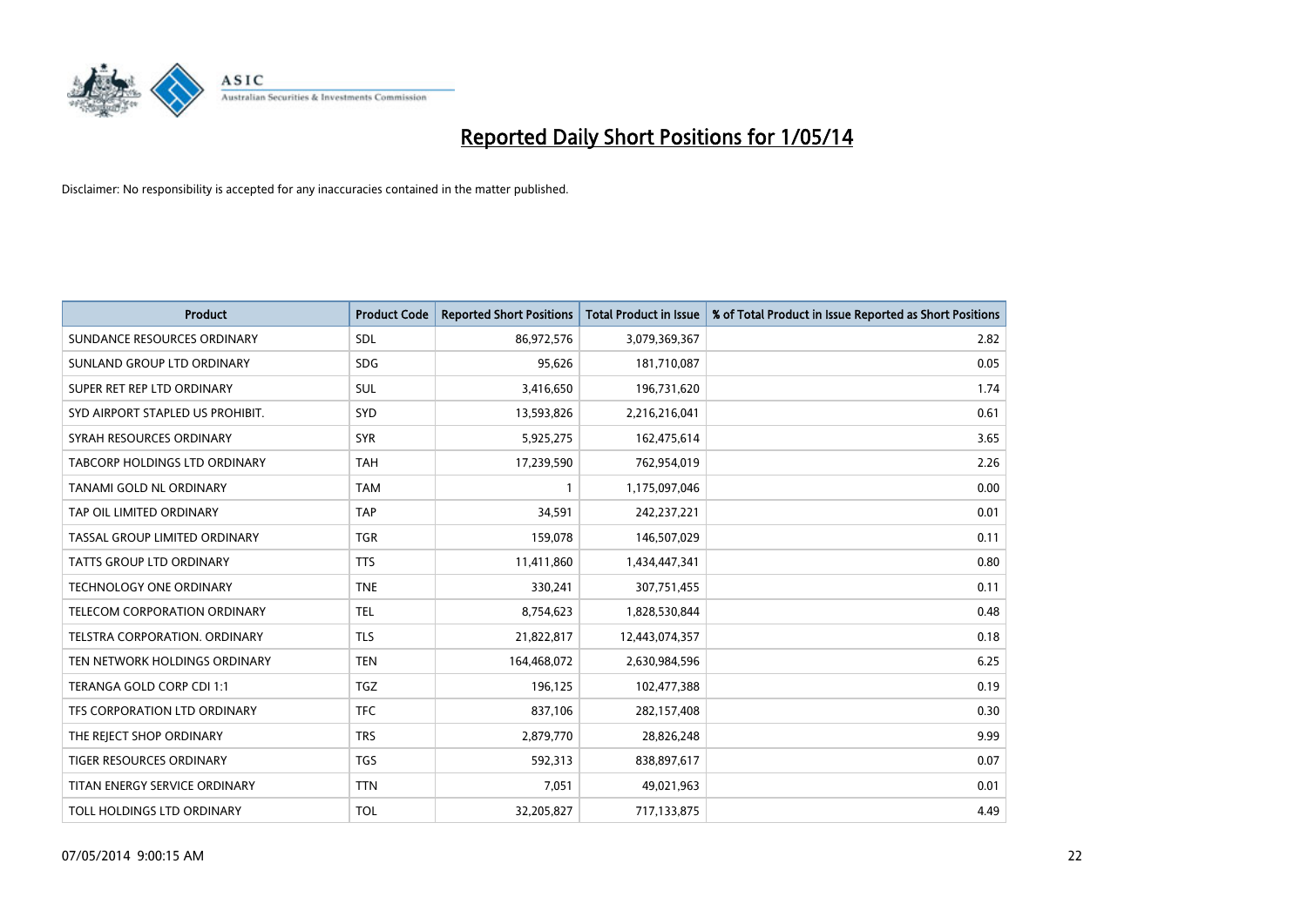

| <b>Product</b>                        | <b>Product Code</b> | <b>Reported Short Positions</b> | <b>Total Product in Issue</b> | % of Total Product in Issue Reported as Short Positions |
|---------------------------------------|---------------------|---------------------------------|-------------------------------|---------------------------------------------------------|
| TOX FREE SOLUTIONS ORDINARY           | <b>TOX</b>          | 2,816,684                       | 133,252,359                   | 2.11                                                    |
| TPG TELECOM LIMITED ORDINARY          | <b>TPM</b>          | 8,544,295                       | 793,808,141                   | 1.08                                                    |
| <b>TRADE ME GROUP ORDINARY</b>        | <b>TME</b>          | 1,313,031                       | 396,548,005                   | 0.33                                                    |
| TRANSFIELD SERVICES ORDINARY          | <b>TSE</b>          | 39,716,031                      | 512,457,716                   | 7.75                                                    |
| TRANSPACIFIC INDUST, ORDINARY         | <b>TPI</b>          | 14,611,530                      | 1,578,786,704                 | 0.93                                                    |
| TRANSURBAN GROUP TRIPLE STAPLED SEC.  | <b>TCL</b>          | 10,847,377                      | 1,491,855,200                 | 0.73                                                    |
| <b>TREASURY GROUP ORDINARY</b>        | <b>TRG</b>          | 12,340                          | 23,070,755                    | 0.05                                                    |
| TREASURY WINE ESTATE ORDINARY         | <b>TWE</b>          | 51,534,916                      | 648,937,948                   | 7.94                                                    |
| TROY RESOURCES LTD ORDINARY           | <b>TRY</b>          | 2,493,085                       | 195,034,997                   | 1.28                                                    |
| TWENTY-FIRST FOX INC A NON-VOTING CDI | <b>FOXLV</b>        | 358,447                         | 6,013,619                     | 5.96                                                    |
| TWENTY-FIRST FOX INC B VOTING CDI     | <b>FOX</b>          | 525,245                         | 152,398,484                   | 0.34                                                    |
| UGL LIMITED ORDINARY                  | UGL                 | 19,858,651                      | 166,511,240                   | 11.93                                                   |
| UNILIFE CORPORATION CDI 6:1           | <b>UNS</b>          | 128,574                         | 259,710,264                   | 0.05                                                    |
| US MASTERS RES FUND ORDINARY UNITS    | <b>URF</b>          | 27                              | 263,972,915                   | 0.00                                                    |
| UXC LIMITED ORDINARY                  | <b>UXC</b>          | 3,148,168                       | 321,271,353                   | 0.98                                                    |
| VEDA GROUP LTD ORDINARY               | <b>VED</b>          | 6,556,864                       | 842,055,406                   | 0.78                                                    |
| VILLAGE ROADSHOW LTD ORDINARY         | <b>VRL</b>          | 1,673,282                       | 159,498,988                   | 1.05                                                    |
| <b>VIRGIN AUS HLDG LTD ORDINARY</b>   | <b>VAH</b>          | 53,592,888                      | 3,514,825,734                 | 1.52                                                    |
| <b>VIRTUS HEALTH LTD ORDINARY</b>     | <b>VRT</b>          | 3,275,691                       | 79,722,678                    | 4.11                                                    |
| VISION EYE INSTITUTE ORDINARY         | <b>VEI</b>          | 179,006                         | 161,017,230                   | 0.11                                                    |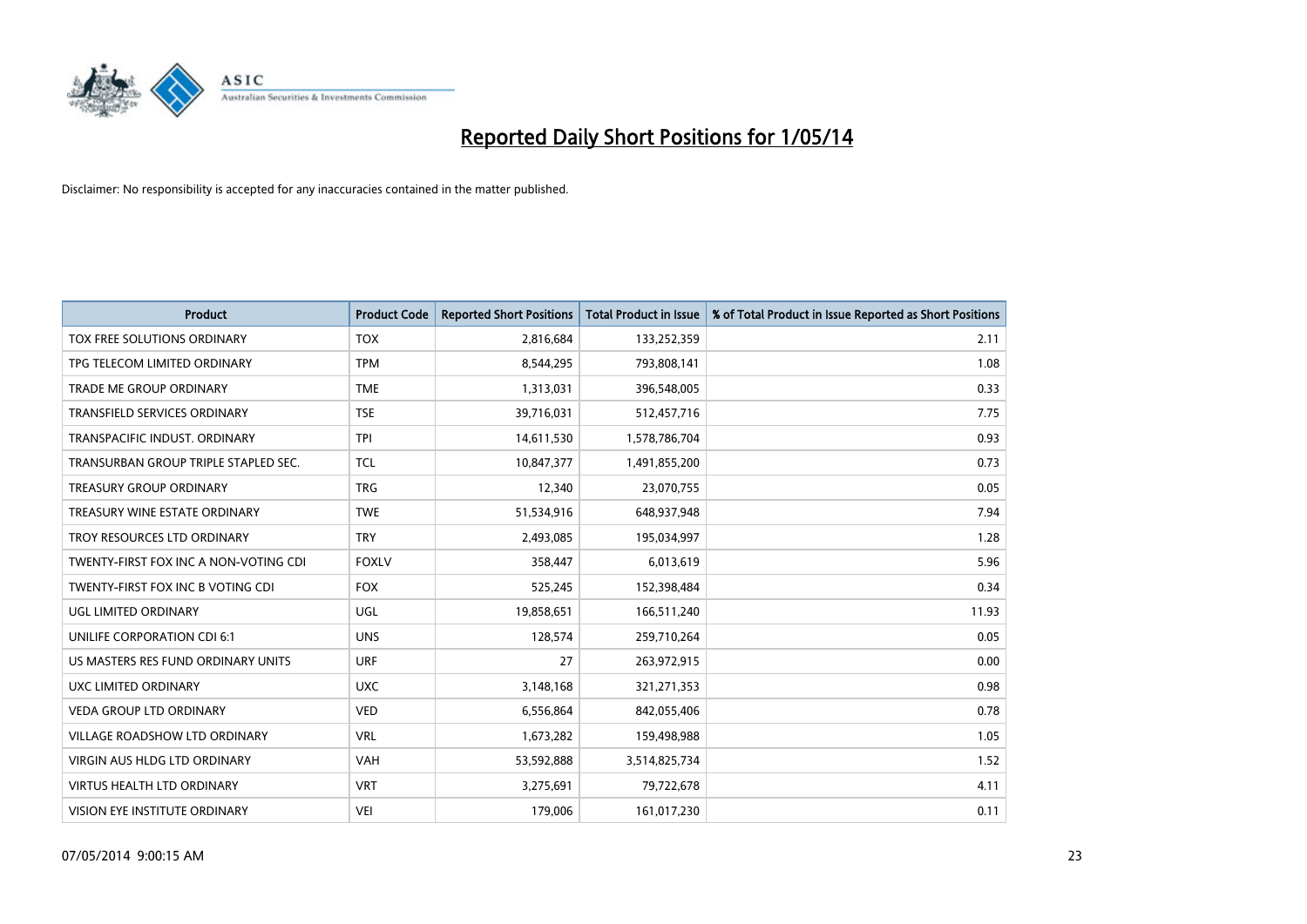

| <b>Product</b>                       | <b>Product Code</b> | <b>Reported Short Positions</b> | <b>Total Product in Issue</b> | % of Total Product in Issue Reported as Short Positions |
|--------------------------------------|---------------------|---------------------------------|-------------------------------|---------------------------------------------------------|
| <b>VOCATION LTD ORDINARY</b>         | <b>VET</b>          | 12,166,811                      | 200,000,000                   | 6.08                                                    |
| <b>VOCUS COMMS LTD ORDINARY</b>      | VOC                 | 558,174                         | 92,834,500                    | 0.60                                                    |
| <b>WATPAC LIMITED ORDINARY</b>       | <b>WTP</b>          | 3,929                           | 186,489,922                   | 0.00                                                    |
| WEBJET LIMITED ORDINARY              | <b>WEB</b>          | 2,140,322                       | 79,397,959                    | 2.70                                                    |
| <b>WESFARMERS LIMITED ORDINARY</b>   | <b>WES</b>          | 6,616,541                       | 1,143,274,951                 | 0.58                                                    |
| <b>WESTERN AREAS LTD ORDINARY</b>    | <b>WSA</b>          | 20,564,078                      | 232,310,014                   | 8.85                                                    |
| WESTERN DESERT RES. ORDINARY         | <b>WDR</b>          | 5,550,649                       | 620,049,919                   | 0.90                                                    |
| WESTFIELD GROUP ORD/UNIT STAPLED SEC | <b>WDC</b>          | 5,932,564                       | 2,113,501,814                 | 0.28                                                    |
| WESTFIELD RETAIL TST UNIT STAPLED    | <b>WRT</b>          | 17,623,678                      | 2,979,214,029                 | 0.59                                                    |
| WESTPAC BANKING CORP ORDINARY        | <b>WBC</b>          | 23,061,349                      | 3,109,048,309                 | 0.74                                                    |
| WHITE ENERGY COMPANY ORDINARY        | <b>WEC</b>          | 39,431                          | 322,974,494                   | 0.01                                                    |
| <b>WHITEHAVEN COAL ORDINARY</b>      | <b>WHC</b>          | 64,604,265                      | 1,025,692,710                 | 6.30                                                    |
| WIDE BAY AUST LTD ORDINARY           | <b>WBB</b>          | 100                             | 36,452,951                    | 0.00                                                    |
| WINDIMURRA VANADIUM ORDINARY         | <b>WVL</b>          | 20,461                          | 19,284,366                    | 0.11                                                    |
| WOODSIDE PETROLEUM ORDINARY          | <b>WPL</b>          | 7,126,357                       | 823,910,657                   | 0.86                                                    |
| WOOLWORTHS LIMITED ORDINARY          | <b>WOW</b>          | 6,590,343                       | 1,254,687,198                 | 0.53                                                    |
| WORLEYPARSONS LTD ORDINARY           | <b>WOR</b>          | 4,963,014                       | 243,480,720                   | 2.04                                                    |
| WOTIF.COM HOLDINGS ORDINARY          | <b>WTF</b>          | 10,111,101                      | 211,736,244                   | 4.78                                                    |
| <b>XERO LTD ORDINARY</b>             | <b>XRO</b>          | 25,000                          | 127,610,312                   | 0.02                                                    |
| YANCOAL AUST LTD ORDINARY            | YAL                 | 368                             | 994,216,659                   | 0.00                                                    |